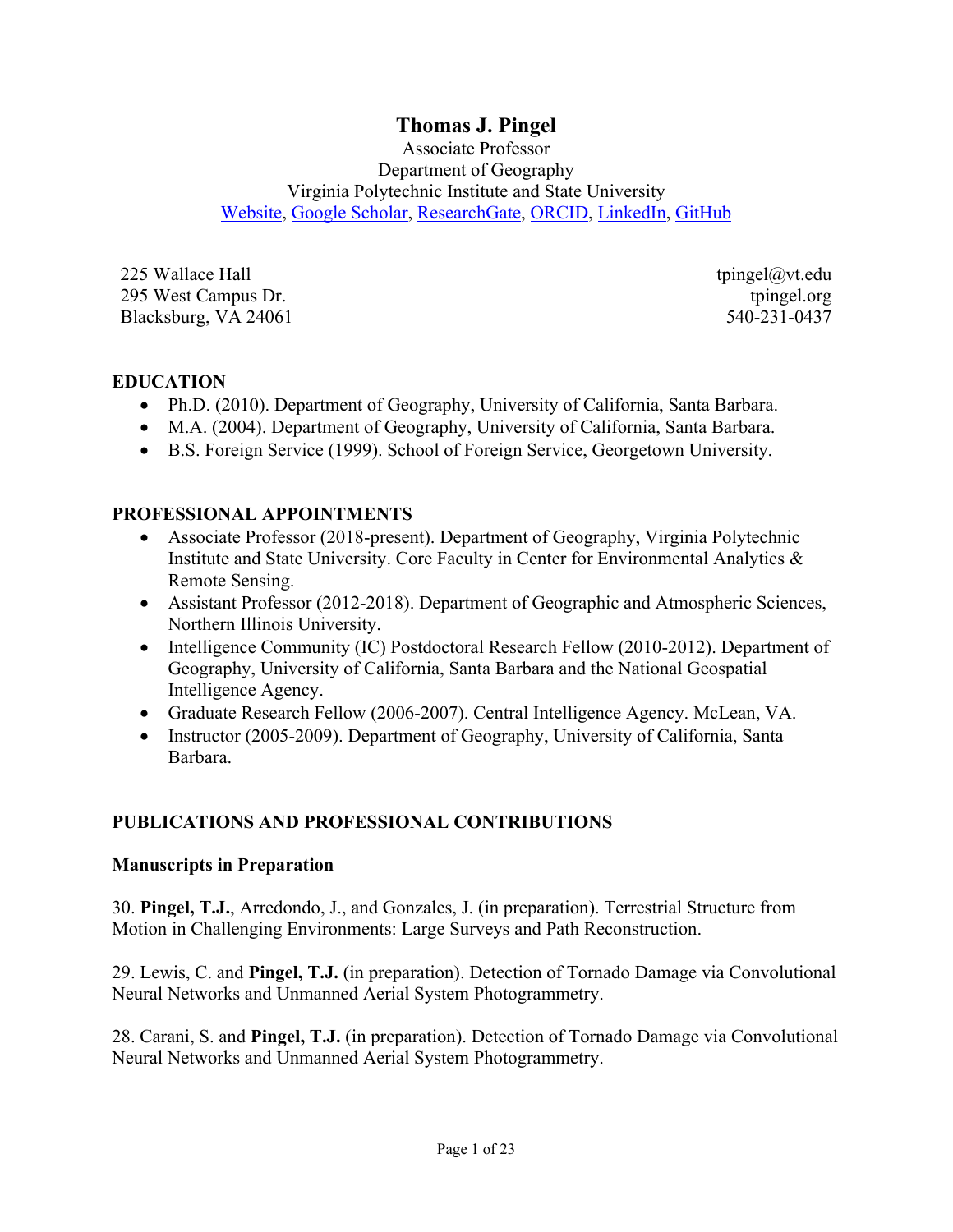27. Gonzales, J. and **Pingel, T.J.** (in preparation). Comparing UAV and Pole Photogrammetry for Monitoring Beach Erosion.

26. Young, J. and **Pingel, T.J.** (in preparation). The Role of DEM Generation in Lidar Based Landslide Detection Algorithm Performance.

## **Publications in Review**

25. McKnight, M.X., Kolivras, K.N., Buttling, L.G., Gohlke, J.M., Marr, L.C., **Pingel, T.J.**, & Ranganathan. S. (under review) Examining the Modifiable Areal Unit Problem: Associations Between Birth Outcomes and Surface Mining in Central Appalachia at Multiple Spatial Scales. Submitted to *GeoHealth*.

#### **Refereed Publications**

24. Lim, T.C., Wilson, B., Grohs, J.R., & **Pingel, T.J.** 2022. Community-engaged Heat Resilience Planning: Lessons from a Youth "Smart City" STEM program. *Landscape and Urban Planning*. [10.1016/j.landurbplan.2022.104497]

23. Harris, R.C., Kennedy, L.M., **Pingel, T.J.**, and Thomas, V.A. 2022. Assessment of Canopy Health with Drone-Based Orthoimagery in a Southern Appalachian Red Spruce Forest. *Remote Sensing*. 14, 1341. [10.3390/rs14061341]

22. Prior E.M., Aquilina, C.A., Czuba, J.A., **Pingel, T.J.**, & Hession, W.C. 2021. Estimating Floodplain Vegetative Roughness using Drone-Based Laser Scanning and Structure from Motion Photogrammetry. *Remote Sensing*. 13(13), 2616. [10.3390/rs13132616]

21. **Pingel, T.J.,** Saavedra, A., and L. Cobo. 2021. Deriving Land and Water Surface Elevations in the Northeastern Yucatán Peninsula using PPK GPS and UAV-based Structure from Motion. *Papers in Applied Geography*.7(3), 294-315. [10.1080/23754931.2021.1871937]

20. Eboh, H., Gallaher, C., **Pingel, T.J.**, and W. Ashley. 2021. Risk Perception in Small Island Developing States. *Natural Hazards*. 105(1), 889-914. [10.1007/s11069-020-04342-9]

19. Virtanen, P., Gommers, R., Oliphant, T.E., Haberland, M., Reddy, T., Cournapeau, D., Burovski, E., Peterson, P., Weckesser, W., Bright, J., van der Walt, S.J., Brett, M., Wilson, J., Millman, K.J., Mayorov, N., Nelson, A., Jones, E., Kern, R., Larson, E., Carey, C.J., Polat, I., Feng, Y., Moore, E.W., VanderPlas, J., Laxalde, D., Perktold, J., Cimrman, R., Henriksen, I., Quintero, E.A., Harris, C.R., Archibald, A.M., Ribeiro, A.H., Pedregosa, F., van Mulbregt, P., and SciPy 1.0 Contributors [included as **Thomas J. Pingel** under SciPy 1.0 Contributors]. 2020. SciPy 1.0--Fundamental Algorithms for Scientific Computing in Python. *Nature Methods*. 17, 261-272. [10.1038/s41592-019-0686-2]

18. Isibue, E.W. and **T.J. Pingel.** 2020. Unmanned Aerial Vehicle Based Measurement of Urban Forests. *Urban Forestry and Urban Greening*. 48, 126574. [10.1016/j.ufug.2019.126574]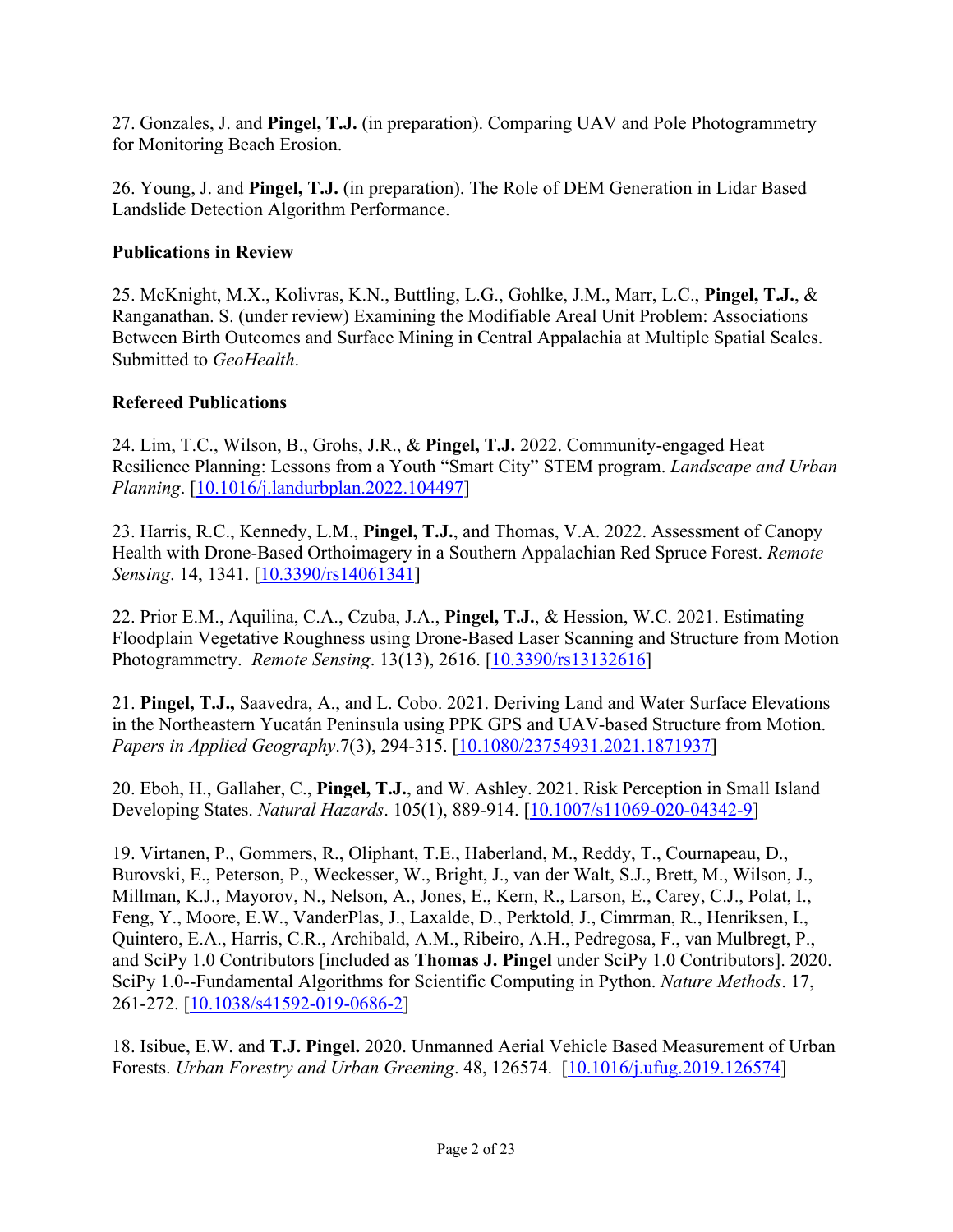17. McNeal, K.S., Ryker, K., Whitmeyer, S., Giorgis, S., Atkins, R., LaDue, N., Atkins, R., Clark, C., Soltis, N., and **T. Pingel.** 2020. A Multi-Institutional Study of Inquiry-Based Lab Activities using the Augmented Reality Sandbox: Impacts on Undergraduate Student Learning. *The Journal of Geography in Higher Education*. 44(1), 85-107. [10.1080/03098265.2019.1694875]

16. **Pingel, T.** 2018. The Raster Data Model. The Geographic Information Science & Technology Body of Knowledge (3rd Quarter 2018 Edition), John P. Wilson (Ed.). [http://dx.doi.org/10.22224/gistbok/2018.3.11]

15. Strader, S.M., Ashley, W.S., **Pingel, T.J.**, & A.J. Krmenec. 2018. How land use alters the tornado disaster landscape. *Applied Geography*. 94, 18-29. [10.1016/j.apgeog.2018.03.005]

14. **Pingel, T.J.** and D. Bergman. 2017. Using Lidar to Measure the Urban Forest in DeKalb, Illinois. *Illinois Geographer*. 59(1), 1-36. [https://www.researchgate.net/publication/321348163 Using LiDAR to Measure the Urban F orest in DeKalb Illinois]

13. **Pingel, T.J.** 2017. Using Web Maps to Analyze the Construction of Global Scale Cognitive Maps. *Journal of Geography*. [10.1080/00221341.2017.1378364]

12. Strader, S.M., Ashley, W.S., **Pingel, T.J.**, and A.J. Krmenec. 2017. Projected 21st Century Changes in Tornado Exposure, Risk, and Disaster Potential. Climatic Change. 141(2), 301-313. [10.1007/s10584-017-1905-4]

11. Strader, S.M., Ashley, W.S., **Pingel, T.J.**, and A.J. Krmenec. 2017. Observed and Forecast Changes in United States Tornado Exposure. *Weather, Climate and Society*. [10.1175/WCAS-D-16-0041.1]

10. Strader, S., **Pingel, T.J.**, and W. Ashley. 2016. A Monte Carlo Model for Estimating Tornado Impacts. *Meteorological Applications*. 23(2), 269-281. [10.1002/met.1552]

9. **Pingel, T.J.**, Clarke, K.C., & A. Ford. 2015. Bonemapping: A LiDAR Processing and Visualization Technique in Support of Archaeology Under the Canopy. Cartography and *Geographic Information Science*. 42(S1), 18-26. [10.1080/15230406.2015.1059171]

8. Haberlie, A.M., Ashley, W.S., and **T.J. Pingel.** 2015. The Effect of Urbanisation on the Climatology of Thunderstorm Initiation. Quarterly Journal of the Royal Meteorological Society. 141(688), 663-675. [10.1002/qj.2499]

7. Luo, W., **Pingel, T.**, Jeo, J., Howard, A., and J. Jung. 2015. A Progressive Black Top Hat Transformation Algorithm for Estimating Valley Volumes on Mars. *Computers and Geosciences.* 75, 17-23. [10.1016/j.cageo.2014.11.003]

6. **Pingel, T.J.** and V.R. Schinazi. 2014. The Role of Scale and Strategy in Search-Based Wayfinding. *Cartographic Perspectives. 21-33.* [10.14714/CP77.1232]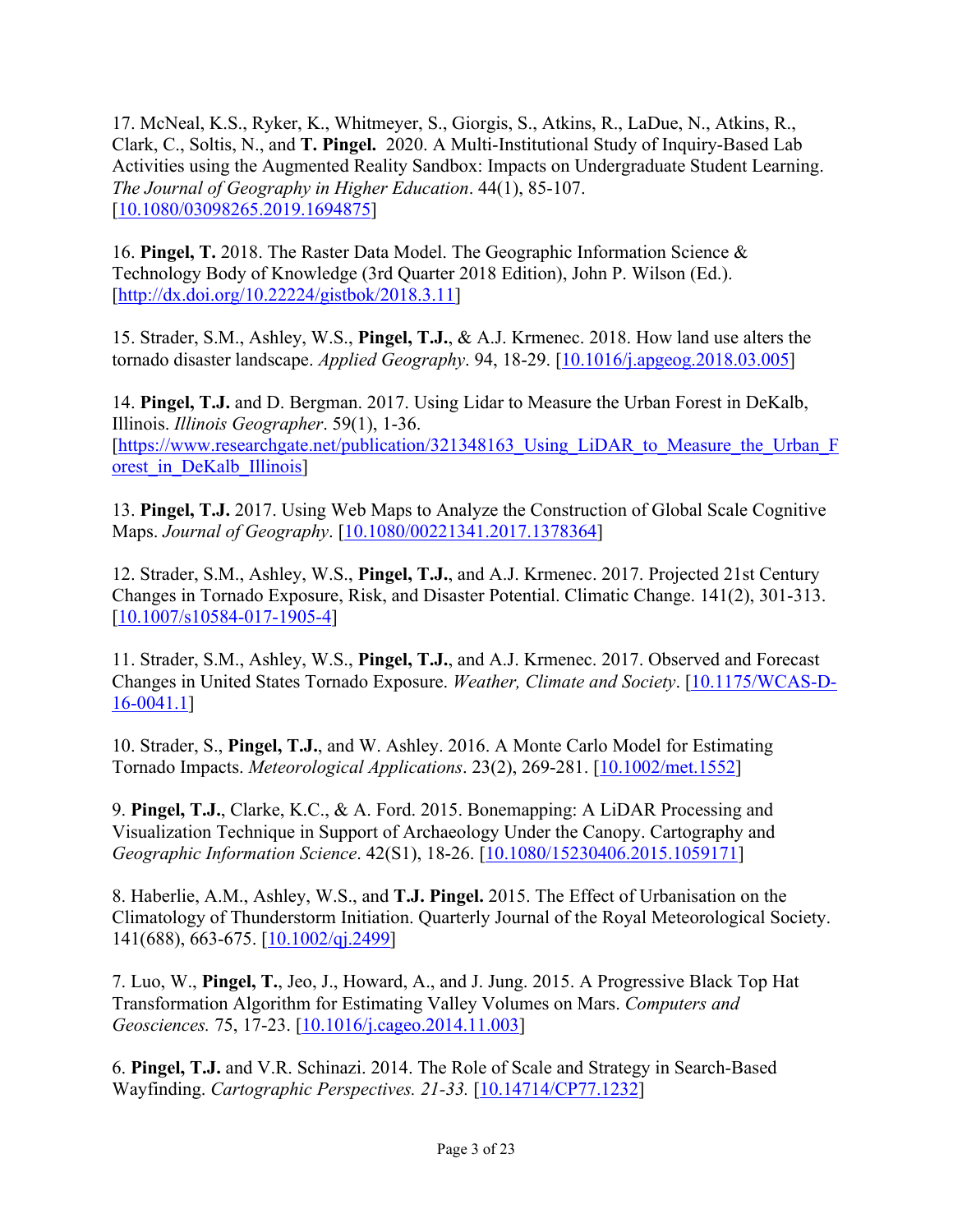5. **Pingel, T.J.** and K.C. Clarke, K.C. 2014. Perceptually Shaded Slope Maps for the Visualization of LiDAR Derived Digital Surface Models. *Cartographica: The International Journal for Geographic Information and Geovisualization,* 49(4), 225-240*.* [10.3138/carto.49.4.2141]

4. **Pingel, T.J.**, Clarke, K.C., and W.A. McBride. 2013. An Improved Simple Progressive Morphological Filter for Ground Segmentation of LIDAR Data. *ISPRS Journal of Photogrammetry and Remote Sensing*, 77, 21-30. [10.1016/j.isprsjprs.2012.12.002]

3. **Pingel, T.J.** 2012. Characterizing the Role of Strategic Disposition and Orientation to Risk for Route Selection Problems. *Transportation Research Part F: Traffic Psychology and Behaviour*, 15(4), 427-437. [10.1016/j.trf.2012.03.003]

2. Loáiciga, H.A., **Pingel, T.J.** & E.S. Garcia. 2012. Sea Water Intrusion by Sea-Level Rise: Scenarios for the 21st Century. *Ground Water*, 50(1), 37-47. [10.1111/j.1745- 6584.2011.00800.x]

1. **Pingel, T.J.** 2010. Modeling Slope as a Contributor to Route Selection in Mountainous Areas. *Cartography and Geographic Information Science, 37*(2), 137-148. [10.1559/152304010791232163]

## **Conference Proceedings**

Bukvic, A., Bruce, C., Bordelon, L., Smith, C., Huang, L., Dillon, M., Carey, S., Crawford, M., Gonzales, J., **Pingel, T.**, Lim, T., and Moeltner, K. 2021. Advancing Towards a Resilient Hampton 2050 by Supporting Population Mobility. 26<sup>th</sup> Biennial Conference of the Coastal and Estuarine Research Federation (CERF), 1-4 and 8-11 Nov. [presentation]

Prior. E., Aquilina, C., Czuba, J., **Pingel. T.**, and Hession, W. 2020. Estimating Floodplain Vegetative Roughness using Drone-Based Laser Scanning and Structure from Motion Photogrammetry. American Geophysical Union. 1-17 Dec. [abstract]

**Pingel, T.J.** and H. Chase**.** 2020. Immersive Web-based Classification Correction of Point Cloud Data. Proceedings of AutoCarto 2020. 17 November. [pdf]

**Pingel. T.J.,** Mendez, M.W., & Isibue, E.W. (2018). From Point Clouds to Tactile Maps: How LiDAR and Photogrammetry Can Improve Maps for People with Visual Impairments. Proceedings of the 2018 AutoCarto / UCGIS Symposium, Madison, WI, 22-24 May. [pdf] [pptx]

**Pingel. T.J.** & Clarke, K.C. (2012). Automation and Visualization in Geographic Immersive Virtual Environments. Proceedings of the 2012 AutoCarto Symposium on Automated Cartography, Columbus, OH, 16-20 September. [pdf]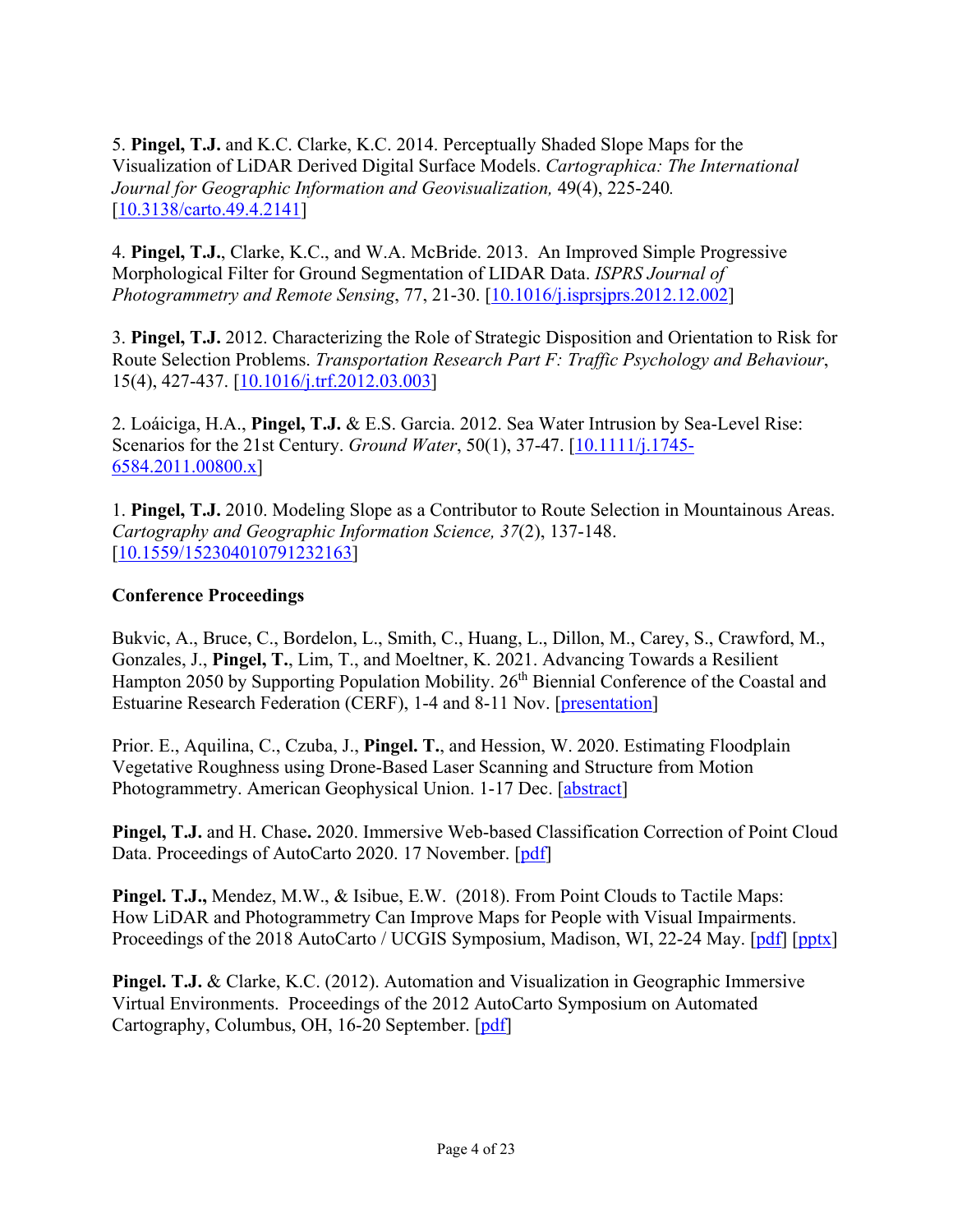**Pingel, T.J.** (2009). Modeling slope as a contributor to route selection in mountainous areas. Proceedings of the 2009 Summer Assembly of the University Consortium for Geographic Information Science. Santa Fe, NM, 23-23 June. [pdf] [ppt]

**Pingel, T.J.** & Clarke, K.C. (2005). Assessing the Usability of a Wearable Computer System for Outdoor Pedestrian Navigation. Proceedings of the 2005 AutoCarto Symposium on Automated Cartography, Las Vegas, NV, 18-23 March. [pdf]

Clarke, K.C., Du, Q. Nuernberger, A. & **Pingel, T.** (2003) A prototype cartographic user interface for wearable computing. Proceedings of the 21st International Cartographic Conference (ICC), Durban, South Africa, 10-16 August. pp. 1430-1438. [pdf]

**Pingel, T.J.** (2003). Key Defensive Terrain in Cyberspace: A Geographic Perspective. In Proceedings of the International Conference on Politics and Information Systems (PISTA) 2003 (pp. 159-163). Orlando, FL, 1-2 August. [pdf]

Clarke, K.C., Nuernberger, A., **Pingel, T**. & Qingyun, D. (2002) User Interface Design for a Wearable Field Computer. Proceedings of dg.o 2002 National Conference on Digital Government Research, Los Angeles, CA. [pdf]

#### **Papers Read at Professional Meetings**

Osterlund Oltmanns, J.R., Blankenship, P.A., Blackwell, A.A., Shaeffer, E.A., **Pingel, T.J.**, and D.G. Wallace. 2022. Humans exhibit similar topographic organization of movement across different real-world environments. Submitted to 2022 Midwestern Psychological Association Annual Meeting. April 21-23.

Aquilina, C.A, Prior, E.M., Czuba, J.A., **Pingel, T.J.**, and Hession, W.C. 2020. Estimating Floodplain Vegetative Roughness using Drone-Based Laser Scanning and Structure from Motion Photogrammetry (Paper #674457). Paper presented at AGU Fall Meeting.

Prasher, S., **Pingel, T.**, and Irwin, M. 2020. Evaluating spatial distributions of scent-marks in semi free-ranging groups of Lemur Catta at the Duke Lemur Center. Paper presented at the Annual Meeting of the Association of American Geographers. [abstract]

McKnight, M., Kolivras, K., Buttling, L., Gohlke, Julia, Marr, L., and **Pingel, T.J.** 2020. Examining the MAUP: The associations between adverse birth outcomes and surface mining in central appalachia at multiple spatial scales. Paper to be presented at the Annual Meeting of the Association of American Geographers.

Isibue, E. & **Pingel, T.J.** 2019. Unmanned Aerial Vehicle Based Measurement of Urban Forests. Paper presented at the 2019 ILGISA Annual Conference, Normal, IL, 20-24 October.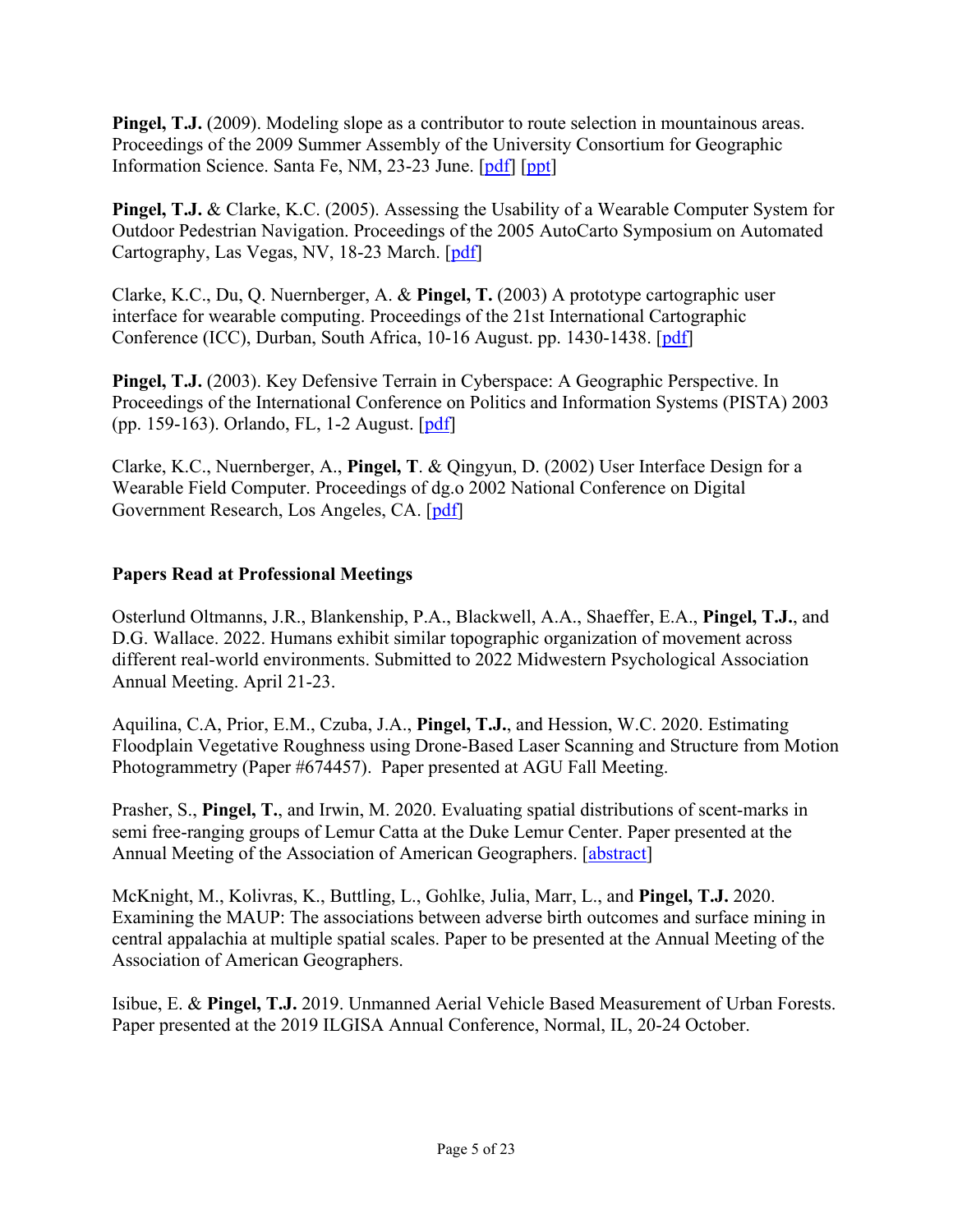Isibue, E. & **Pingel, T.J.** 2019. Unmanned Aerial Vehicle Based Measurement of Urban Forests. Paper presented at the Illinois Geographical Society Annual Meeting, Dubuque, IA, 27 April. [pptx] [pdf]

**Pingel, T.J.**, Saavedra, A., & Cobo, L. 2019. Deriving Land and Water Elevations in the Yucatán Peninsula using RTK GPS and UAV-based Photogrammetry. Paper presented at the Virginia Tech GIS and Remote Sensing Research Symposium, Blacksburg, VA, 26 April. [pdf]

**Pingel, T.J.**, Saavedra, A., & Cobo, L. 2019. Deriving Land and Water Elevations in the Yucatán Peninsula using RTK GPS and UAV-based Photogrammetry. Paper presented at the Annual Meeting of the Association of American Geographers, Washington DC, 7 April. [abstract] [pptx] [pdf]

Harris, R., Kennedy, L., and **Pingel, T.J.** 2019. Characterization of a forest-grass ecotone on a Southern Appalachian bald, Whitetop Mountain, Virginia, USA, - Using remotely-sensed imagery. Paper presented at the Annual Meeting of the Association of American Geographers, Washington DC, 4 April. [abstract] [pptx] [pdf]

Eboh, H., Ashley, W., Gallaher, C. & **Pingel, T**. 2018. Risk Perception in Small Island Developing States: A Case Study in the Commonwealth of Dominica. Paper presented at the Annual Meeting of the Association of American Geographers, New Orleans, LA, 14 April.

Strader, S.M., Ashley, W.S., **Pingel, T.J.**, & Krmenec, A. 2018. Projected 21st Century Changes in Tornado Exposure, Risk, and Disaster Potential. Paper presented at the 98<sup>th</sup> Annual Meeting of the American Meteorological Society, Austin, TX, 7-11 January. [website]

**Pingel, T.J.** and Isibue, E. 2017. Applications of Mobile LiDAR and UAV Sourced Photogrammetry. Paper presented at the 2017 ILGISA Annual Conference, Normal, IL, 2-4 October. [pptx] [pdf]

**Pingel, T.J.** and Isibue, E. 2017. 3D Printed Maps from Global DEMs, LiDAR, and UAV Sourced Photogrammetry. Paper presented at 2017 Annual Meeting of the Illinois Geographical Society, Champaign-Urbana, IL, 27-29 April. [pptx] [pdf]

Strader, S.M., Ashley, W.S., **Pingel, T.J.**, & Krmenec, A. 2016. Observed and Forecast Changes in United States Tornado Exposure. Paper presented at American Meteorological Society's 28th Conference on Severe Local Storms, Portland, OR, 7-11 November.

**Pingel, T.J.** 2016. Using Web Maps to Measure the Development of Global Scale Cognitive Maps. Paper presented at 2016 Illinois Geographic Information Systems Association (ILGISA) Annual Meeting, Lisle, IL, 17-19 October. [pptx] [pdf]

**Pingel, T.J.** & Bergman, D. 2015. Using LiDAR to Manage the Urban Forest in DeKalb, Illinois. Paper presented at the 2015 Annual Meeting of the Illinois GIS Association, Springfield, IL, 14-16 September. [pptx] [pdf]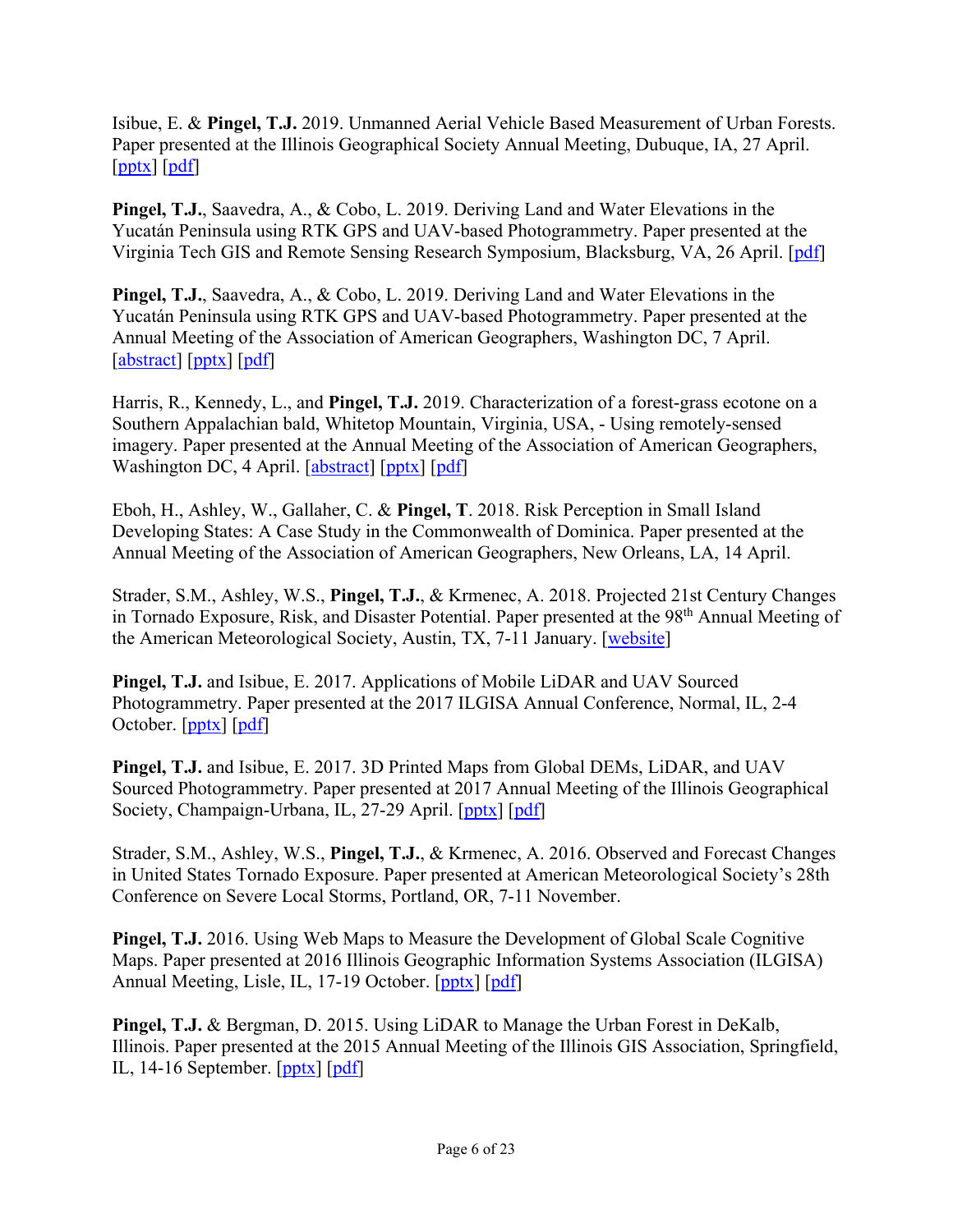**Pingel, T.J.** 2015. Anchor-Point Theory as the Basis for Global Scale Cognitive Map Development via Web Maps. Paper presented at the 100th Annual Meeting of the National Council for Geographic Education, Washington, DC, 6-9 August. [pptx] [pdf]

**Pingel, T.J.**, LaDue, N.D., & Turner, S.P. 2015. Spatial Ability and Individual Differences in the Use of Perceptually Shaded Slope Maps. Paper presented at the Annual Meeting of the Association of American Geographers, Chicago, IL, 21-25 April. [pptx] [pdf]

**Pingel, T.J.** 2015. Citizen Science and Open Source GIS. Workshop presented at the 30th Annual Meeting of the Illinois Lakes Management Association, DeKalb, IL, 19-21 February.  $[pptx]$   $[pdf]$ 

**Pingel, T.J.** 2014. Slope Shading Techniques for LiDAR Visualization. Paper presented at the Annual Meeting of the Illinois Geographic Information Systems Association, Lisle, IL, 26-28 October. [pptx] [pdf]

**Pingel, T.J.** & Moeller, D. 2014. Using the Google Public Data Explorer as a Learning Tool in the University Geography Classroom. Paper presented at the West-East Lakes Joint Meeting of the Association of American Geographers, Kalamazoo, MI, 16-18 October. [pptx] [pdf]

**Pingel, T.J.**, Turner, S.P., & LaDue, N.D. 2014. Perceptually Shaded Slope Maps. Paper presented at the Annual Meeting of the Illinois Geographical Society, Metropolis, IL, 19-21 June.  $[pptx]$   $[pdf]$ 

**Pingel, T.J.**, & Schinazi, V.R. 2014. The Cognition of Scale in Human Search Problems and Wayfinding Strategy. Paper presented at the Annual Meeting of the Association of American Geographers, Tampa, FL, 8-12 April. [pdf] [pptx]

**Pingel, T.J.** & Clarke, K.C. 2013. *An Empirical Evaluation of Perceptually Shaded Slope Maps for LIDAR Visualization of Urban Areas*. Paper presented at the Annual Meeting of the Association of American Geographers, Los Angeles, CA, 9-13 April. [pdf] [pptx]

**Pingel, T.J.** 2012. *Automatic Methods of LIDAR Visualization: A Test Case in the El Pilar Archaeological Reserve for Maya Flora and Fauna*. Paper presented at the West-East Lakes Joint Meeting of the Association of American Geographers, DeKalb, IL, 25-27 October. [pdf] [pptx]

**Pingel, T.J.** & Clarke, K.C. 2012. *DEMs for Immersive Geographic Virtual Environments: An Improved Simple Morphological Filter for Terrain Classification of LIDAR Data*. Paper presented at Association of American Geographers Annual Meeting, New York, NY, 24 -28 February. [pdf] [pptx]

**Pingel, T.J.** & Clarke, K.C. 2011. *Strategic Elements of Route Choice for Next Generation Digital Navigation Systems*. Paper presented at Association of American Geographers Annual Meeting, Seattle, WA, 12-16 April.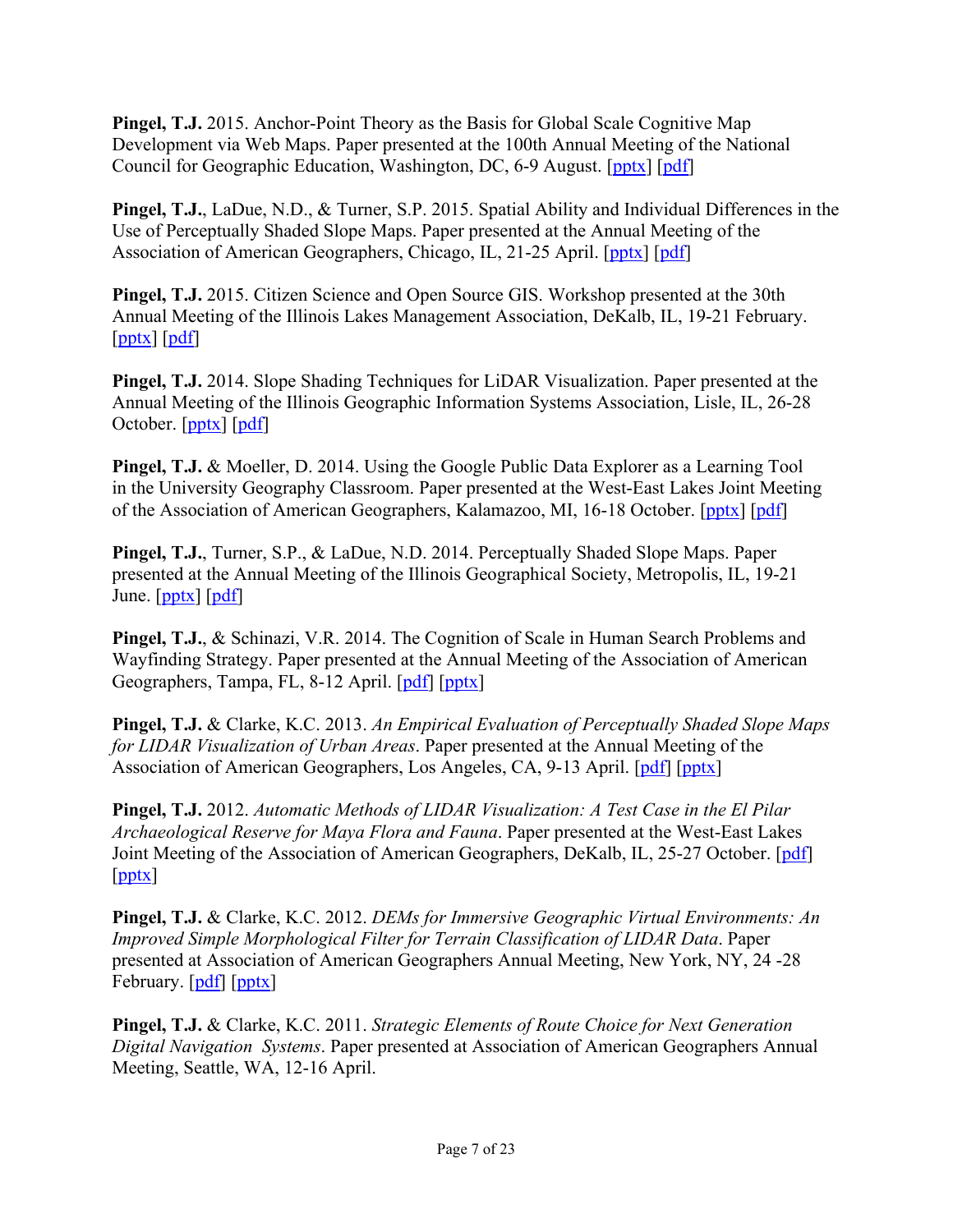**Pingel, T.J.** 2011. *A Real-Time Immersive Virtual Reality Testbed: Automation and Visualization Issues.* Paper presented at the 11<sup>th</sup> Annual Intelligence Community Postdoctoral Research Fellowship Program Colloquium, Tyson's Corner, VA, 3-7 April. [pdf] [ppt]

**Pingel, T.J.** 2010. *Strategic Elements of Route Choice for Next Generation Digital Navigation Systems*. Paper presented at 16<sup>th</sup> University of California Transportation Center Student Conference, Irvine, California, 1-2 April. [pdf] [ppt]

Loaiciga, H.A., **Pingel, T.**, & Garcia, E. 2009. E. *Assessment of seawater intrusion potential from sea level rise and pumping in coastal aquifers of California*, Paper presented at the Groundwater Salinity: a Groundwater Dilemma Conference of the UC Center for Water Resources and Ground Resources Association of California, Sacramento, CA, 24-25 March.

Loáiciga, H. & **Pingel, T.** 2008. *21st-Century Sea Level Rise, Economic Growth, and Seawater Intrusion in Coastal Aquifers of California*. Fall Meeting of the American Geophysical Union. San Francisco, CA, 14-18 December.

Loaiciga, H.A., **Pingel, T.**, & Garcia, E. 2008. *21st century sea-level rise and seawater intrusion in coastal aquifers of California*. Symposium on Climate Change Implications for California Groundwater Management, California Groundwater Resources Association of California, Sacramento, CA, 13 August.

### **Invited Talks, Colloquia, and Panel Sessions**

Pingel, T. 2022. The Near Earth Imaging Lab. Blacksburg, VA, 21 April.

Baird, T., **Pingel, T.**, and Kniola, D. 2022. How Art, Math, Design, Education, Geography, and Lasers Can Help Us Understand CID. Creativity and Innovation District Friday Friends Series. Blacksburg, VA, 25 March.

**Pingel, T.** 2022. Panelist on: A Code of Ethics for Cartography. Association of Geographers Annual Meeting. 25 Feb.

Bukvic, A., **Pingel, T.**, Lim, T., Moeltner, K., Bruce, C., Bordelon, L., Smith, C., Huang, L. Dillon, M., Carey, S., Crawford, M., Gonzales, J. 2021. Advancing Toward a Resilient Hampton 2050 by Support Population Mobility. Public Engagement Talk, Virginia Tech, Blacksburg, VA, 19 May.

**Pingel, T.J.** (2020). UAV Operations during REU 2018 for Deriving Land and Water Elevations in the Yucatán Peninsula. Invited talk for 2020 REU Program at Northern Illinois University. [pdf] [pptx] [video]

**Pingel, T.J.** (2019). Mapping the Frontier of Geographic Information Science and Technology. Invited Talk for Virginia Tech Alumni Weekend. College of Natural Resources and the Environment, Virginia Tech, Blacksburg, VA, 8 June. [pdf] [pptx]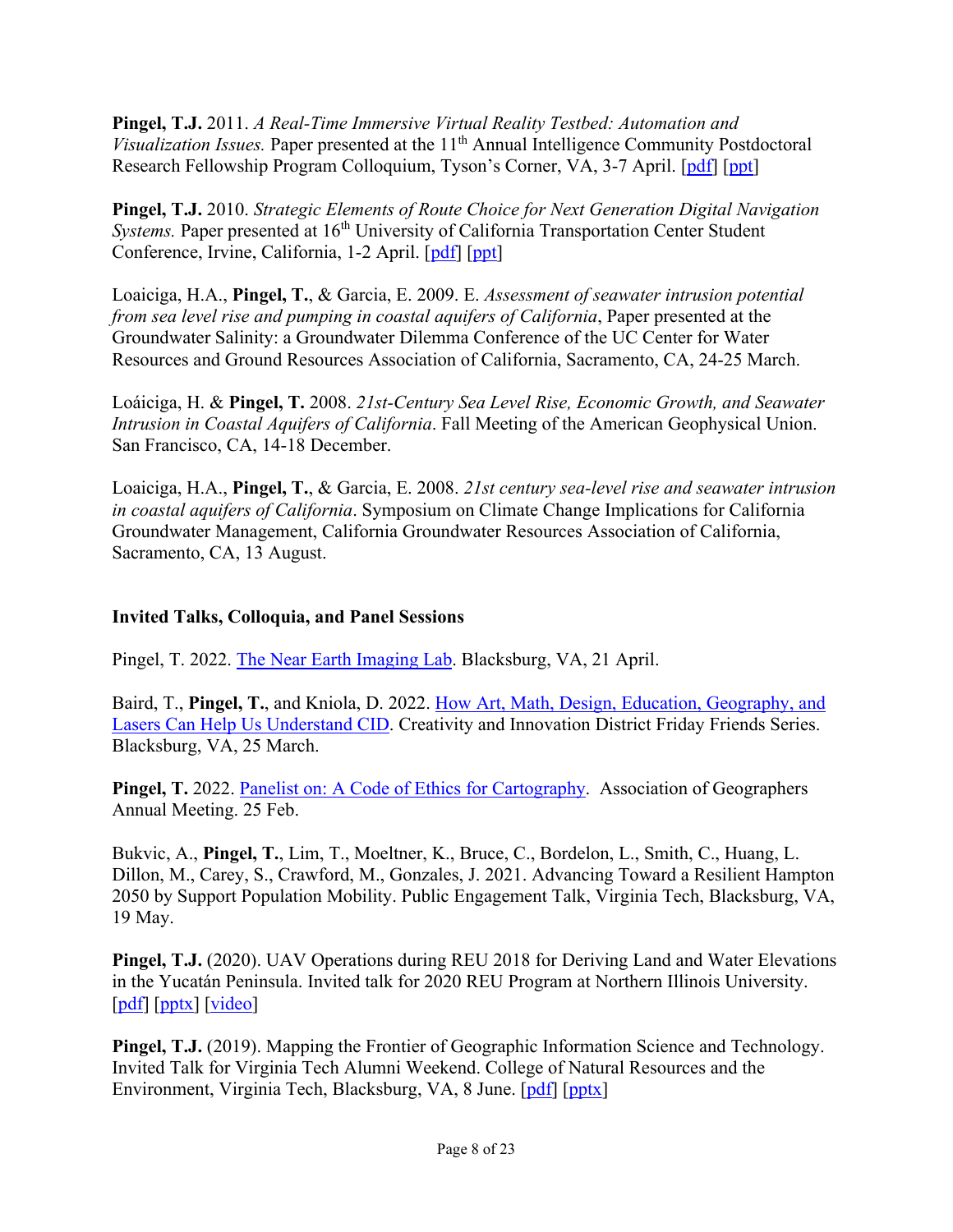**Pingel, T.J.** (2018). The Near Earth Imaging Lab - Adventures in Lidar, Drones, and 3D Printing. Geography Department Colloquium, Virginia Tech, Blacksburg, VA, 31 August. [pdf] [pptx]

**Pingel, T.J.** (2018). Near Earth Imaging: Applications for LiDAR and UAV Sourced Photogrammetry. Invited Talk, State University of New York - Potsdam, Potsdam, NY. 1 March.

**Pingel, T.J.** (2018). Near Earth Imaging: Applications for LiDAR and UAV Sourced Photogrammetry. Invited Talk, Virginia Polytechnic Institute and State University, Blacksburg, VA. 6 February.

**Pingel, T.J.** (2017). Geographic Information Science and Technology at Northern Illinois University. Invited Talk, Illinois Municipal Arc Users Group (iMAUG), St. Charles, IL. 6 December.

**Pingel, T.J.** (2017). Geographic Information Science and Technology at Northern Illinois University. Invited Talk, Northern Illinois Regional GIS Managers Meeting, St. Charles, IL. 17 October.

**Pingel, T.J.** (2017). Careers in Geography. Invited Talk, Sycamore High School, Sycamore, IL. 27 April. [pptx] [pdf]

**Pingel, T.J.** (2017). Terrain Processing and Visualization: Approaches and New Directions. Invited Talk, SUNY Geneseo, Geneso, NY. 30 January. [pptx] [pdf]

**Pingel, T.J.** (2016). Contributing to Disaster Relief Efforts from Home: An Introduction to the Humanitarian OpenStreetMap Team. Huskie Hack, Northern Illinois University, DeKalb, IL. 5-6 November. [pdf] [pptx]

Bergman, D. and **Pingel, T.J.** (2016). Using LiDAR to Measure the Urban Forest in DeKalb, IL. City of DeKalb, DeKalb, IL. 20 May. [pdf] [pptx]

**Pingel, T.J.** (2016). Ready Figure One! Exploring Graphic Communication Trends in Geography. Invited Lecture for English 203D: Researched Writing in Society and Culture. Northern Illinois University, DeKalb, IL. 30 March. [pdf] [pptx]

**Pingel, T.J.** (2015). Helping Disaster Relief Efforts from Home: An Introduction to the Humanitarian OpenStreetMap Team. Explore! The Power of Maps: A Geography Awareness Week Symposium. Northern Illinois University, DeKalb, IL. 19 November. [pdf] [pptx]

**Pingel, T.J.** (2015). Bonemapping: A LiDAR Processing and Visualization Approach and Its Applications. National Geography Awareness Week Invited Lecture, Eastern Illinois University, Charleston, IL, 17 November. [pdf] [pptx]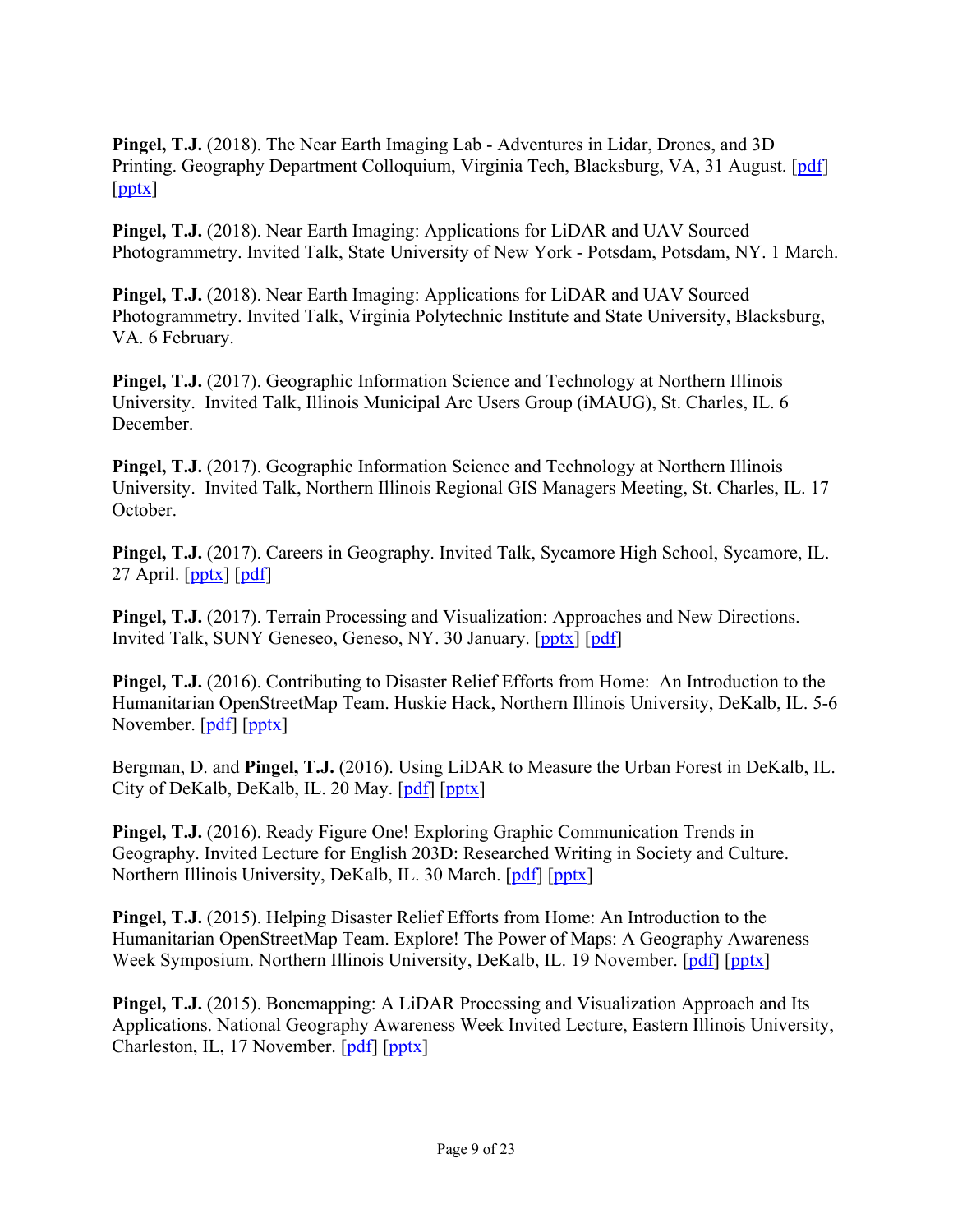**Pingel, T.J.** (2015). Bonemapping: A LiDAR Processing and Visualization Technique in Support of Archaeology Under the Canopy. Paper presented at Anthropology Department Brown Bag, Northern Illinois University, DeKalb, IL, 29 April. [pdf] [pptx]

**Pingel, T.J.** (2014). Exploring the Gendered Space of Attributes that Predict Expectations of Success in STEM. Paper presented at the Gender in STEM Research Symposium, DeKalb, IL, 19 September. [pdf] [pptx]

**Pingel, T.J.**, & Schinazi, V.R. (2014). The Cognition of Scale in Human Search Problems and Wayfinding Strategy. Paper presented at AAG@NIU Brown Bag, Northern Illinois University, DeKalb, IL, 23 April.

**Pingel, T.J.** (2014). The Role of Scale and Strategy in Search Problems. Cognitive Psychology Research Group Brown Bag, Department of Psychology, Northern Illinois University, DeKalb, IL. 4 April.  $\lceil \underline{\text{pdf}} \rceil \lceil \underline{\text{pptX}} \rceil$ 

**Pingel, T.J.** (2014). Geographic Information Systems, Cartography, and Geovisualization. Invited Lecture, Concepts in Geography, Department of Geography, Northern Illinois University, DeKalb, IL. 3 February.

**Pingel, T.J.** (2013). Mapping from Airborne Laser Scanners: Applied Techniques and Visualizations. Geography and Earth Science Department GIS Expo 2013, University of Wisconsin, La Crosse, La Crosse, WI. 6 December. [pdf] [pptx]

**Pingel, T.J.** (2012). Automation and Visualization in Geographic Immersive Virtual Environments. Department of Geography Colloquium, Northern Illinois University, DeKalb, IL, 12 October. [pdf] [pptx]

**Pingel, T.J.** (2012). Terrain Representation and Analysis. Department of Geography, Northern Illinois University, DeKalb, IL, 2 March.

**Pingel, T.J.** (2012). Cognitive and Computational Aspects of Human Movement Modeling. Department of Geography, Northern Illinois University, DeKalb, IL, 1 March.

**Pingel, T.J.** (2012). Accounting for Cognitive and Perceptual Biases in Computational Models of Human Movement. Department of Geosciences Colloquium, University of Arkansas, Fayetteville, AR, 10 Feb. [pdf] [pptx]

**Pingel, T.J.**, Clarke, K.C., & McBride, W.A. (2011). Automation and Visualization in Immersive Geographic Virtual Environments. UCSB Spatial Cognition Research Group. Montecito, CA, 20 April. [pdf] [ppt]

**Pingel, T.J.** (2010). *Strategic Elements of Route Choice for Next Generation Digital Navigation Systems*. Department of Geography Colloquium, University of California, Santa Barbara, Santa Barbara, CA, 14 January. [pdf] [ppt]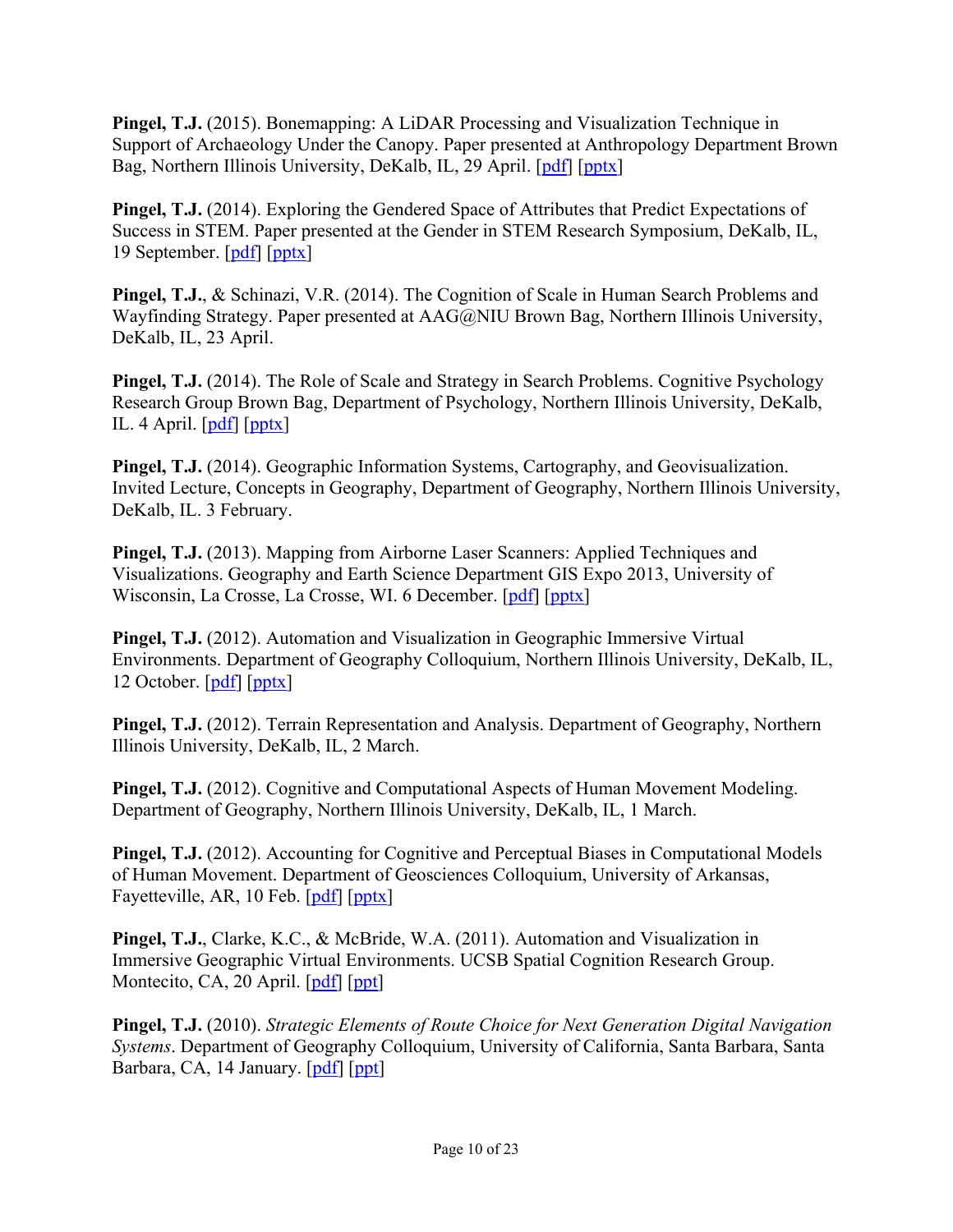**Pingel, T.J.**, Loáiciga, H.A., & Garcia, E.S. (2008). UCSB Modeling of Climate Change and Sea Level Rise on the Oxnard Plain and Implications to Groundwater. Fox Canyon Groundwater Management Agency, Ventura, CA, 23 October.

#### **Poster Presentations**

Carruthers, C. and **Pingel, T**. 2022. Point Cloud Processing and Visualization for Landscape Architecture. Poster presented at the Virginia Tech OGIS Symposium, Blacksburg, VA. 9 April. [pptx] [pdf]

Barua, G. and **Pingel, T**. 2022. Construction and Geovisualization of 3D Thermal Models of Urban Areas. Poster presented at the Virginia Tech OGIS Symposium, Blacksburg, VA. 9 April.  $[pptx]$   $[pdf]$ 

Lewis, C. and **Pingel, T**. 2022. Least Cost Path Modeling Between Inka and Amazon Civilizations. Poster presented at the Virginia Tech OGIS Symposium, Blacksburg, VA. 9 April. [pptx] [pdf]

Arredondo, J., Wilson, B., Granger, A., and **Pingel, T**. 2022. Three Low-Cost, Open-Source Sensor Platforms for Structure from Motion Photogrammetry and Mobile Lidar. Poster presented at the Virginia Tech OGIS Symposium, Blacksburg, VA. 9 April. [pptx] [pdf]

Karki, S., Wilson, B., Granger, A., Flack, A., Neal, C., Dressel, L., Carruthers, C., and **Pingel, T**. 2022. Indoor Mapping. Poster presented at the Virginia Tech OGIS Symposium, Blacksburg, VA. 9 April. [pptx] [pdf]

Sterling, C, Kormetis, L, **Pingel, T.**, and Winling, L. 2022. Use of Pycnophylactic Interpolation to Determine the Number of Households in Redlined Districts in Roanoke City, Virginia that Lack Complete Plumbing. Poster presented at the Virginia Tech OGIS Symposium, Blacksburg, VA. 9 April.

Sterling, C, Kormetis, L, **Pingel, T.**, and Winling, L. 2022. Use of Pycnophylactic Interpolation to Determine the Number of Households in Redlined Districts in Roanoke City, Virginia that Lack Complete Plumbing. Poster presented at the Virginia Public Health Association Annual Conference, Blacksburg, VA. 26 March.

Atkins, M. and **Pingel, T**. 2021. High Resolution 3D Modeling Using Oblique Imagery and Lidar Data. Poster presented at the Virginia Tech OGIS Symposium, Blacksburg, VA. 30 April.  $[pptx]$   $[pdf]$ 

Gonzales, J. and **Pingel, T**. 2021. Comparing UAS and Pole Photogrammetry for Monitoring Beach Erosion. Poster presented at the Virginia Tech OGIS Symposium, Blacksburg, VA. 30 April. [pptx] [pdf]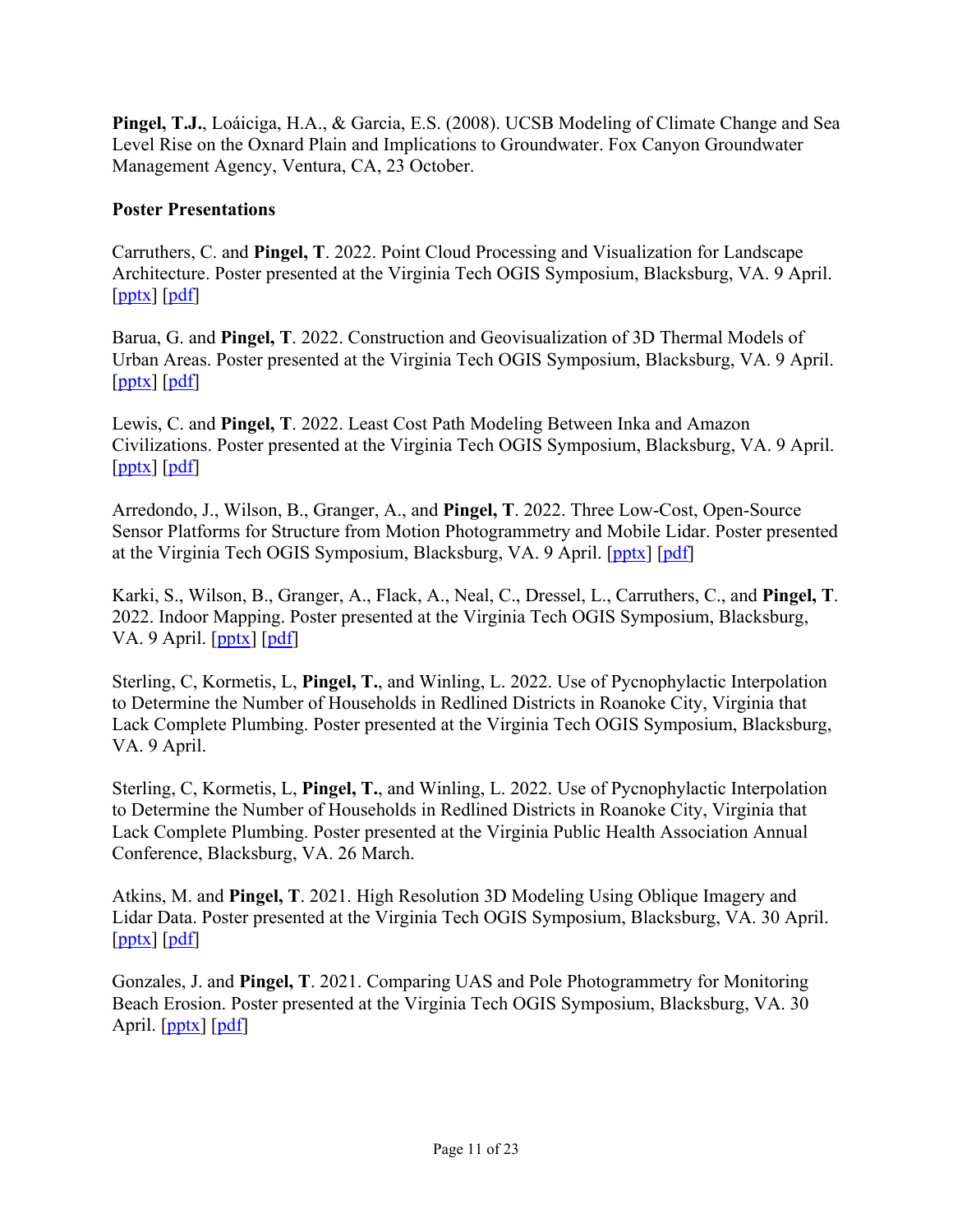Teaching Programming in Geography and GIS. Co-Organizer and Chair. Panel held at the 2019 Annual Meeting of the American Association of Geographers. 7 April, Washington, D.C. [abstract]

Saavedra, A. and **Pingel, T.** (2018). Comparing the Accuracy of Surface Elevations Derived from Satellites and UAVs in the Yucatan Peninsula. Poster presented at the Society for Advancement of Chicanos/Hispanics & Native Americans in Science (SACNAS) Annual Conference, San Antonio, TX. 11-13 October.

Strader, S., Ashley, W., **Pingel, T.**, Krmenec, A. (2018). How Land Use Alters the Tornado Disaster Landscape. Poster presented at the American Meteorological Society 29<sup>th</sup> Conference on Severe Local Storms. Stowe, VT, 22-26 October. [website]

Mendez, M. & **T.J. Pingel**. (2018). Labeling Systems for 3D Printed Maps for People with Visual Impairments. Poster presented at 2018 Northern Illinois University Undergraduate Research and Artistry Day, DeKalb, IL, 18 April. [pptx] [pdf]

Isibue, E.W. & **T.J. Pingel**. (2017). Enhanced LiDAR Mapping for Merged Interior and Exterior 3D Modeling. Poster presented at 2017 Northern Illinois University Undergraduate Research and Artistry Day, DeKalb, IL, 25 April. [pdf]

Kondratowicz, R. & **T.J. Pingel**. (2017). Open Source Field Repairable 3D Printed Drone Design. Poster presented at 2017 Northern Illinois University Undergraduate Research and Artistry Day, DeKalb, IL, 25 April. [pptx] [pdf]

Isibue, E.W. & **T.J. Pingel**. (2017). Enhanced LiDAR Mapping for Merged Interior and Exterior 3D Modeling. Poster presented at the 31th Anniversary National Conference on Undergraduate Research, Memphis, TN, 6-8 April. [pdf]

Isibue, E. & **Pingel, T.J.** (2016). LiDAR Mapping for Merged Interior and Exterior 3D Modeling. Paper presented at 2016 World Congress on Undergraduate Research, Doha, Qatar, 13-15 November.

**Pingel, T.J.** (2016). *Hands On Learning: The Augmented Reality (AR) Sandbox*. Huskie Hack, DeKalb, IL, 5-6 November. [pdf] [pptx]

**Pingel, T.J.** (2016). A View of DeKalb and Sycamore via LiDAR. Map/Poster presented at 2016 Illinois Geographic Information Systems Association (ILGISA) Annual Meeting, Lisle, IL, 17- 19 October.

**Pingel, T.J.** & S. Kelly. (2016). 3D Printed Maps for People with Visual Impairments. Poster presented at 2016 Northern Illinois University Excellence in Innovation Award Ceremony, DeKalb, IL, 20 April. [pptx] [pdf]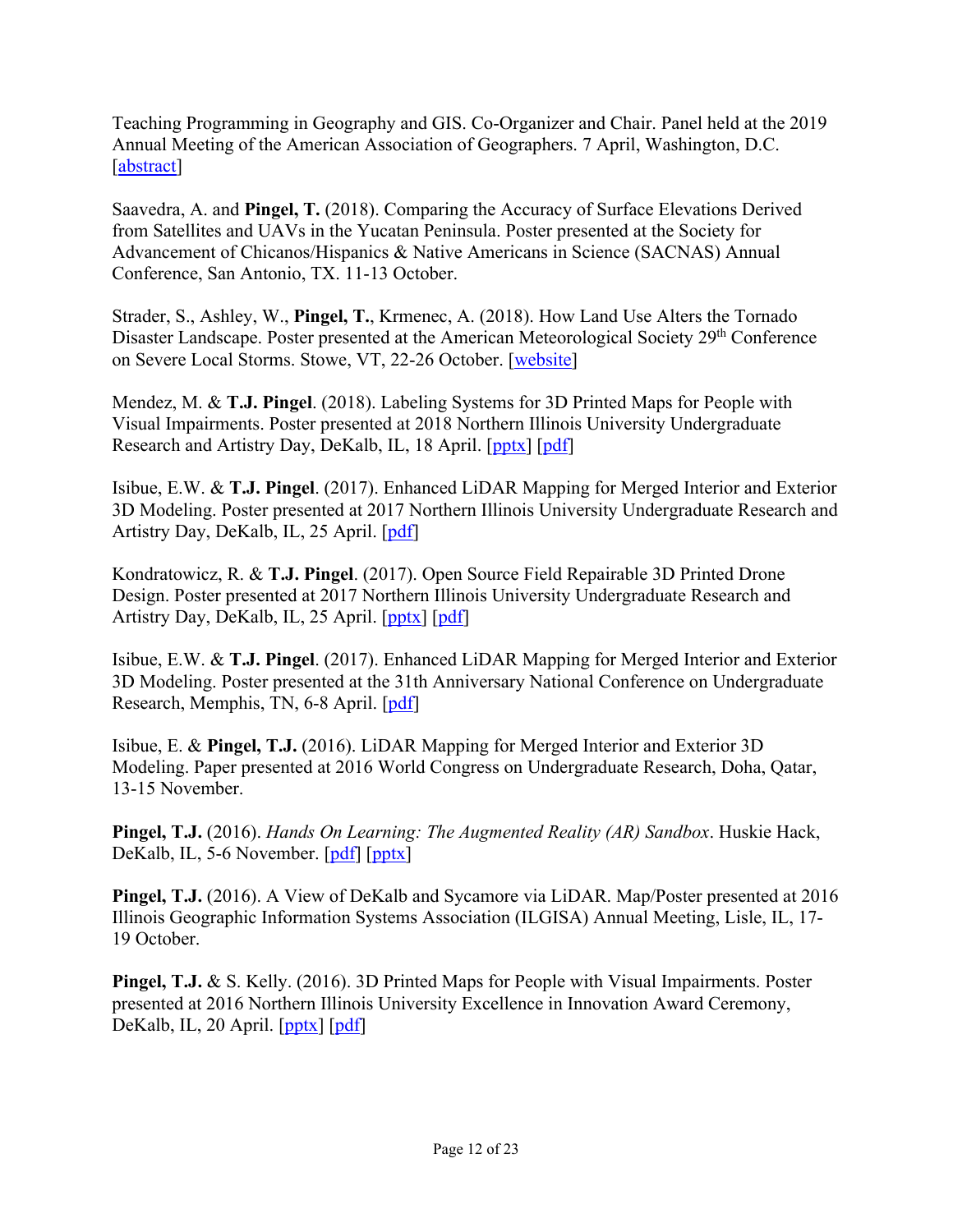Isibue, E.W. & **T.J. Pingel**. (2016). LiDAR Mapping for Merged Interior and Exterior 3D Modeling. Poster presented at 2016 Northern Illinois University Undergraduate Research and Artistry Day, DeKalb, IL, 19 April. [pptx] [pdf]

Kondratowicz, R., Matson, L., LaDue, N., & **T.J. Pingel**. (2016). The Augmented Reality (AR) Sandbox. Poster presented at 2016 Northern Illinois University Undergraduate Research and Artistry Day, DeKalb, IL, 19 April. [pptx] [pdf]

Isibue, E.W. & **T.J. Pingel**. (2016). LiDAR Mapping for Merged Interior and Exterior 3D Modeling. Poster presented at the 30th Anniversary National Conference on Undergraduate Research, Asheville, NC, 7-9 April. [pptx] [pdf]

Isibue, E.W. & **T.J. Pingel**. (2016). LiDAR Mapping for Merged Interior and Exterior 3D Modeling. Poster presented at the Annual Meeting of the Association of American Geographers, San Francisco, CA, 29 March – 2 April.  $[pptx]$  [pdf]

Bergman, D.P. & **T.J. Pingel**. (2015). Using LiDAR to Measure the Urban Forest in DeKalb, Illinois. Poster presented at the Annual Meeting of the Association of American Geographers, Chicago, IL, 21-25 April. [pptx] [pdf]

Fiore, D.J., Gallaher, C. & **T.J. Pingel**. (2014). Mapping Urban Gardens. Poster presented at the Northern Illinois University Undergraduate Research and Artistry Day, DeKalb, IL, 22 April.

Haberlie, A.M., Ashley, W.S., & **T.J. Pingel**. (2014). Warm-Season Convective Initiation Climatology for the Atlanta, Georgia Region. Poster presented at the Northern Illinois University Graduate Student Research Conference, DeKalb, IL, 19 April.

Haberlie, A.M., Ashley, W.S., & **T.J. Pingel**. (2014). Method of Detecting Convective Initiation due to Differences in Land Cover. Poster presented at 94<sup>th</sup> American Meteorological Society Annual Meeting, Atlanta, GA, 2-6 February. [pdf]

Luo, W., **Pingel, T.**, Heo, J., Howard, A., & Jung, J. (2013). *A Progressive Black Top Hat Transformation Algorithm for Estimating Valley Volumes*. Poster presented at 2013 American Geophysical Union Fall Meeting, San Francisco, CA, 9-13 December. [pdf]

**Pingel, T.J.**, & Clarke, K.C. (2010). *A Real-Time Immersive Virtual Reality Test-bed*. Poster presented at the 10th Annual Intelligence Community Postdoctoral Research Fellowship Program Colloquium, Tyson's Corner, VA, 27-29 April. [pdf] [ppt]

Loáiciga, H.A., & **Pingel, T.J.** (2008). *Assessment of Seawater Intrusion Potential from Sea Level Rise in the Coastal Aquifers of California*. Poster presented at Spatial@UCSB Annual Conference, Santa Barbara, CA, 29 May. [pdf] [ppt]

**Reports**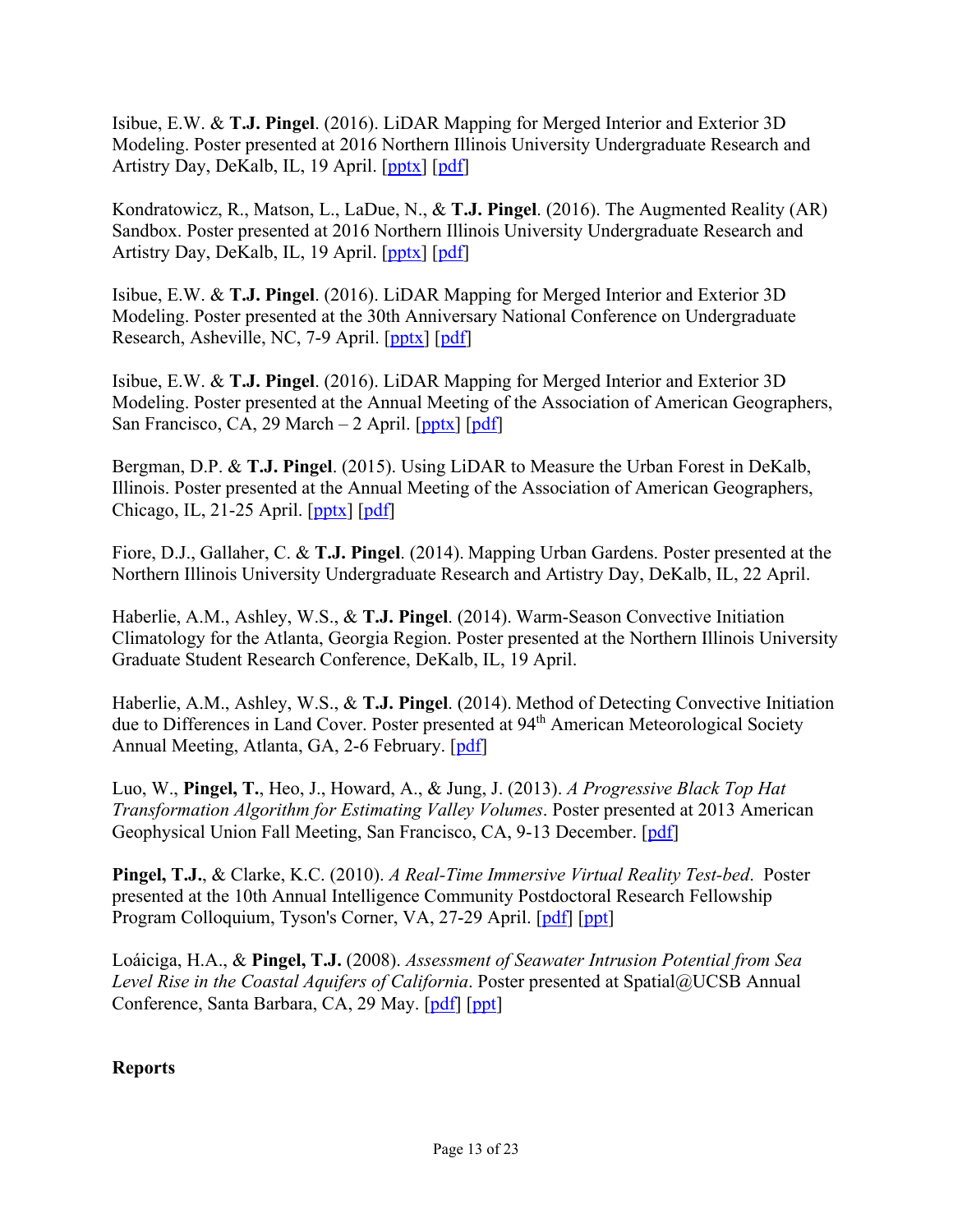**Pingel, T.J.** 2017. NIU Research and Artistry Grant Final Report. 3D Printed Maps for People with Visual Impairments.

**Pingel, T.J.** 2014. Illinois Geographical Society Research Grant Final Report: Empirical Testing of Perceptually Shaded Slope Maps. [pdf]

**Pingel, T.J.** & Clarke, K.C. 2013. A Real Time Immersive Virtual Reality Testbed - Project Completion Report (HMN1582-09-1-0013). [pdf]

Loáiciga, H.A., **Pingel, T.J.**, & Garcia, E.S. 2009. Assessment of Seawater Intrusion Potential from Sea-Level Rise in Coastal Aquifers of California. University of California Water Resources Center Salinity and Drainage Program Technical Completion Report, SD017. [pdf]

# **GRANTS AND FELLOWSHIPS**

# **External Grants and Contracts Activity**

- Building Ecology: Examining Space/Place Dynamics in a Shared Indoor Environment (#2149229). \$349,924. Co-PI with Tim Baird (PI), Nicole Abaid, Elif Tural, David Franusich Co-PIs. Human-Environment and Geographical Sciences Program, National Science Foundation.
- CERF 2021 Design Competition. *Adapting Land Use and Development to Sea Level Rise in the City of Hampton*. Co-PI with Anamaria Bukvic (PI) and T. Lim and K. Moelter (Co-PIs). \$5,000. 2020.
- *Web Portal for the Collection, Processing, Storage, and Sharing of NOAA UAS Imagery*. NOAA. \$107,481 requested; not funded. Co-PI with M. Sporer (PI) and M. Wagner (Co-PI). 2020.
- National Science Foundation (#1560045, #1852290). *Water Quality in the Yucatan Peninsula*. Senior Personnel. \$266,746. 2017-2018. Project Role: Leading an undergraduate research team (with Gilberto Acosta-Gonzales, Cátedra CONACYT-CICY) during the summer of 2018 to Puerto Morelos. Our project used UAVs to build better digital elevation and land use models of study sites.
- Resources for the Future. Macauley Award for Research Innovation and Advanced Analytics for Policy. Rice and International Water Resources: Economic Value of Local and Regional Remote Sensing in Southeast Asia. Co-PI with Anna Klis (PI), Melissa Lenczewski, and Wei Luo. \$130,833 requested; not funded. 2017.
- DigitalGlobe Foundation. *Characterizing Tornado Strength from UAV Sourced Aerial Imagery and Point Clouds*. Principal Investigator. \$19,500. 2017.
- Illinois Geographical Society. *Consumer Grade RTK GPS Correction for Mobile LiDAR Point Cloud Generation*. Principal Investigator. \$500. 2016.
- National Oceanic and Atmospheric Administration (Social and Behavioral Sciences). Loading the disaster dice: How tornado risk and societal exposure are changing the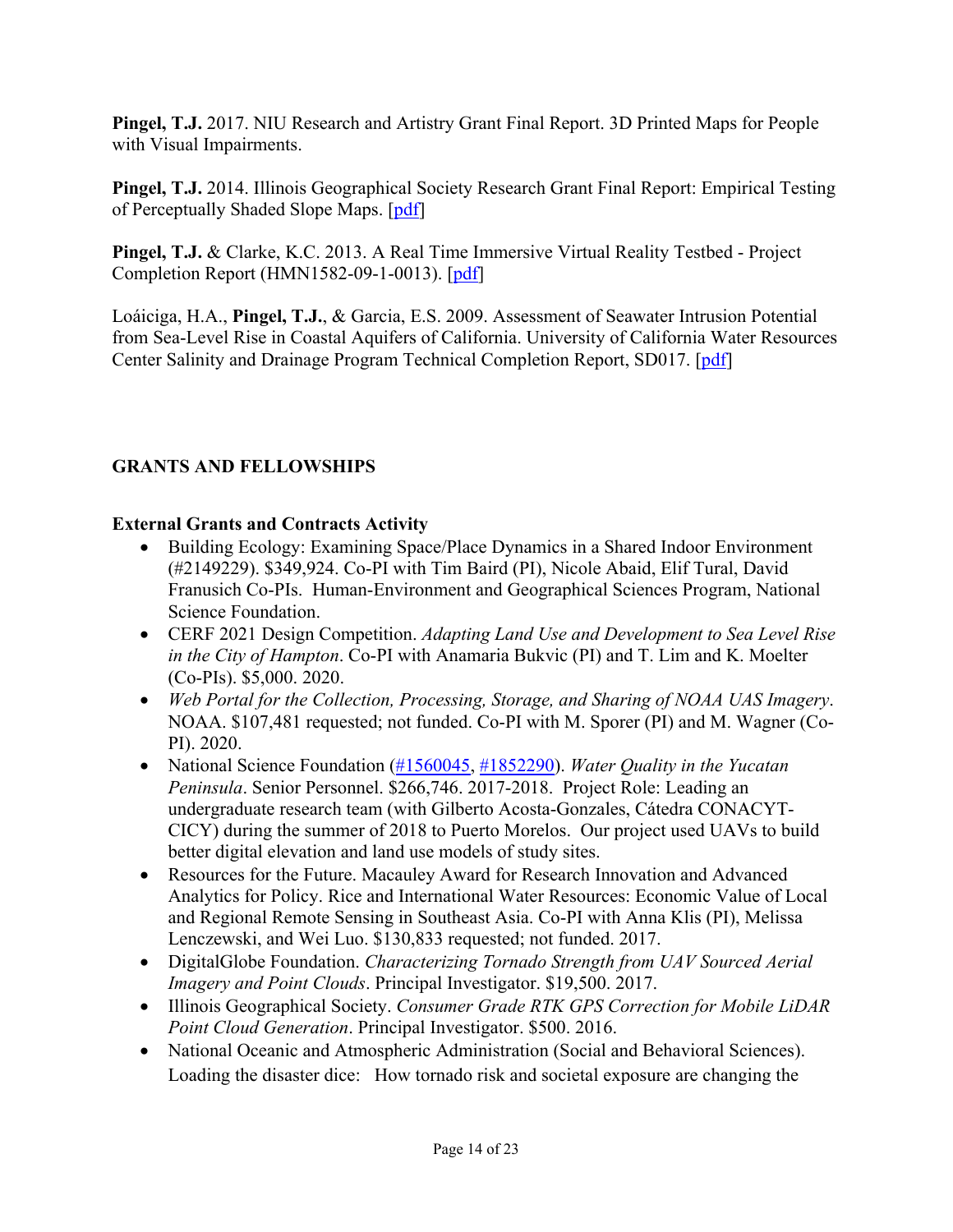Southeast disaster landscape. Co-PI with Walker Ashley, Stephen Strader, and Andrew Krmenec. \$107,742 requested; not funded. 2016.

- National Science Foundation (Division of Atmospheric and Geospace Sciences / Physical and Dynamic Meteorology). Loading the disaster dice: How changes in societal exposure and climatological risk will alter the tornado disaster landscape. Co-PI with Walker Ashley and Andrew Krmenec. \$499,997 requested; not funded. 2015.
- City of DeKalb. *Lidar-Based Automated Methods to Survey Parkway Trees in the City of DeKalb*. Principal Investigator. \$4,800. 2014-15.
- National Council for Geographic Education, Miller Geography Education Research Grant. *Anchor-Point Theory as the Basis for Global Scale Cognitive Map Development via Web Maps*. Principal Investigator. \$4,000. 2014.
- National Science Foundation (Geography and Spatial Sciences). Relating the Geographies of Exposure and Risk to Changes in the U.S Tornado Disaster Landscape: Past, Present, and Future. Co-PI with Walker Ashely and Andrew Krmenec. \$325,894 requested; not funded. 2014.
- Illinois Geographical Society. *Empirical Validation of Digital Surface Model Visualizations Derived from Airborne Laser Scanner Data*. Principal Investigator. \$500. 2013.
- National Science Foundation (Geography and Spatial Science). Urban agriculture as an adaptation to climate change: Increasing the resilience of human and natural systems in Malawi. Co-PI with Courtney Gallaher, David Mkwambisi and Wezi Mhango. \$414,275 requested; not funded. 2013.
- Northrop Grumman. *Geomorphic Topological Models*. Senior Personnel. \$14,600. 2012.

# **Institutionally Funded Research Grants**

- Virginia Tech. University Libraries Collaborative Research Grant. Virtual Reality Point Cloud Classification with Applications to 3D Printed Multi-Modal Interaction Models. \$10,000. 2022.
- Virginia Tech. Institute for Society, Culture and Environment. Engaging Vulnerable Populations in Extreme Heat Resilience Planning Through Citizen Science and Co-Production of Knowledge. \$28,415. 2021.
- Northern Illinois University. Office of Student Engagement and Experiential Learning. 3D Printed Maps for People with Visual Impairments. \$3,283. 2017.
- Northern Illinois University. Division of Research and Innovative Partnerships. 3D Printed Maps for People with Visual Impairments. \$13,500. 2016.
- Northern Illinois University. Office of Student Engagement and Experiential Learning and College of Liberal Arts and Sciences. Travel funding for undergraduate researcher Earle Isibue attend Association of American Geographers Annual Conference in San Francisco, CA. \$1,941. 2016.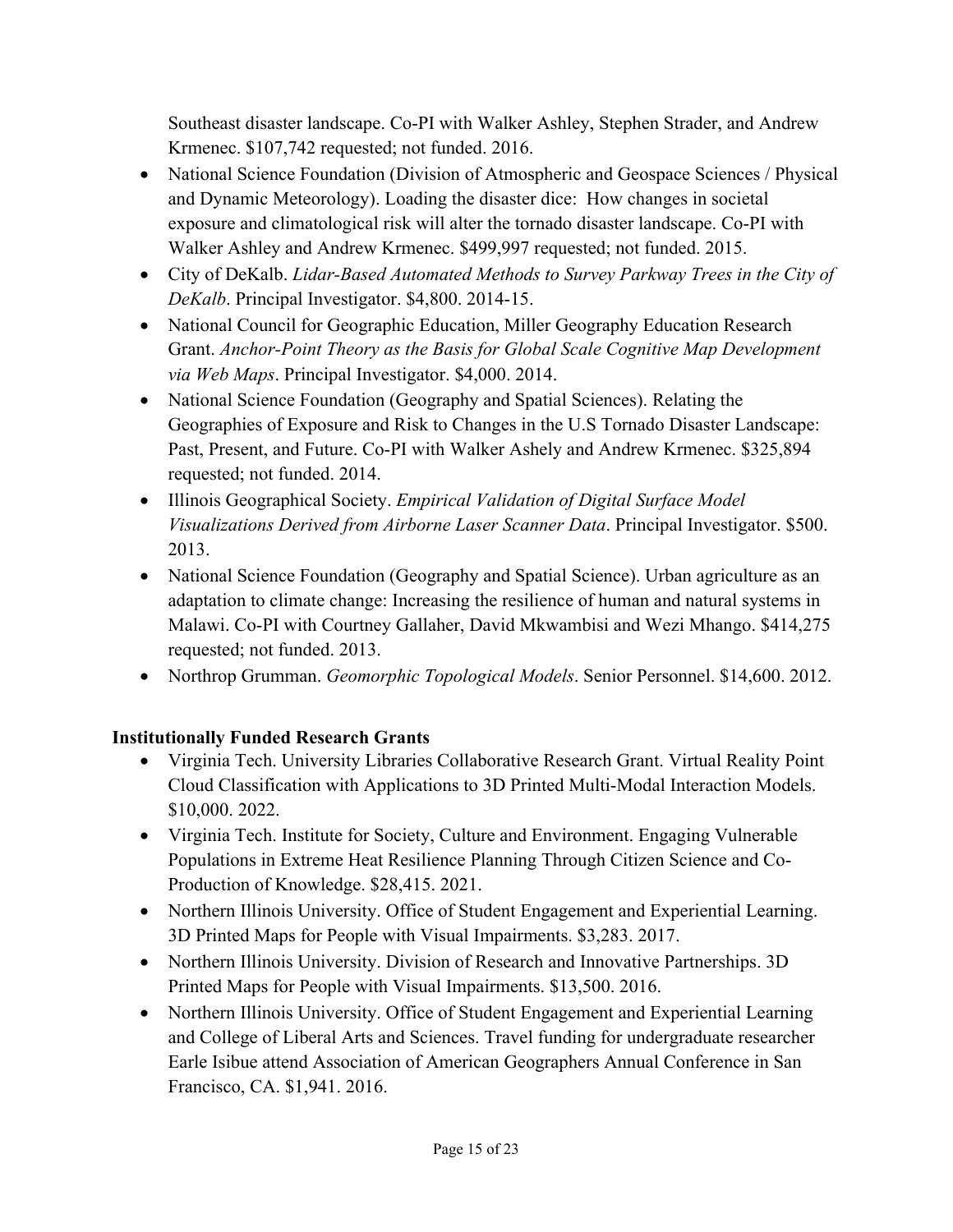- Northern Illinois University. Office of Student Engagement and Experiential Learning. *Assessing the Impact of the Augmented Reality Sandbox on Topographic Map Reading*. \$3,000. 2016.
- Northern Illinois University. Lillian Cobb Faculty Travel Fellowships for International Teaching and Service. *UAVs and Lidar for Environmental Monitoring in Puerto Morelos, Mexico*. \$1,500. 2015.
- Northern Illinois University Undergraduate Research Assistantship. *Improving Maps for Disaster Relief*. Principal Investigator. \$1,500. 2014.
- Northern Illinois University Undergraduate Research Apprenticeship Program. *Development of Geographic Immersive Virtual Environments for the Assessment of New Maps Designed to Improve Crisis Response*. Principal Investigator. \$650. 2014.
- Northern Illinois University Undergraduate Research Apprenticeship Program. *Mapping Urban Gardens for Food Security*. Co-Principal Investigator. \$650. 2013.

# **Post-doc and Graduate Student Researcher Experience on Funded Projects**

- National Geospatial Intelligence Agency. *A Real Time Immersive Virtual Reality Testbed*. Postdoctoral Research Fellow. \$239,974. 2010-2012.
- University of California Transportation Center. *Strategic Elements of Route Choice for Next Generation Digital Navigation Systems*. Principal Investigator. \$15,000. 2009-2010.
- University of California Water Resources Center. *Assessment of Seawater Intrusion Potential from Sea-Level Rise in Coastal Aquifers of California*. Graduate Student Researcher. \$62,822. 2007-2010.
- National Science Foundation. *Project Battuta: Collecting and Using Geospatial Data in the Field*, subcontract from Iowa State University. Graduate Student Researcher. \$700,000. 2001–2004.
- National Science Foundation. *American Environmentalism: Science or Religion?* Graduate Student Researcher. \$181,431. 2000-2001.

## **Awards and Honors**

- Excellence in Innovation Award, Northern Illinois University Division of Research and Innovation Partnerships. 2016.
- NIU Men's Baseball Team Most Valuable Professor Award. 2015
- E. Willard and Ruby S. Miller Research Award, National Council for Geographic Education. 2014.
- Runner Up, Best Dissertation in Transportation Geography Award. Transportation Geography Specialty Group. 2011.
- Best Student Paper Award, UCGIS Summer Assembly, Santa Fe, New Mexico. 2009.
- University of California Regents Fellowship. University of California, Santa Barbara. 2007.
- Director's Award, Central Intelligence Agency. 2007.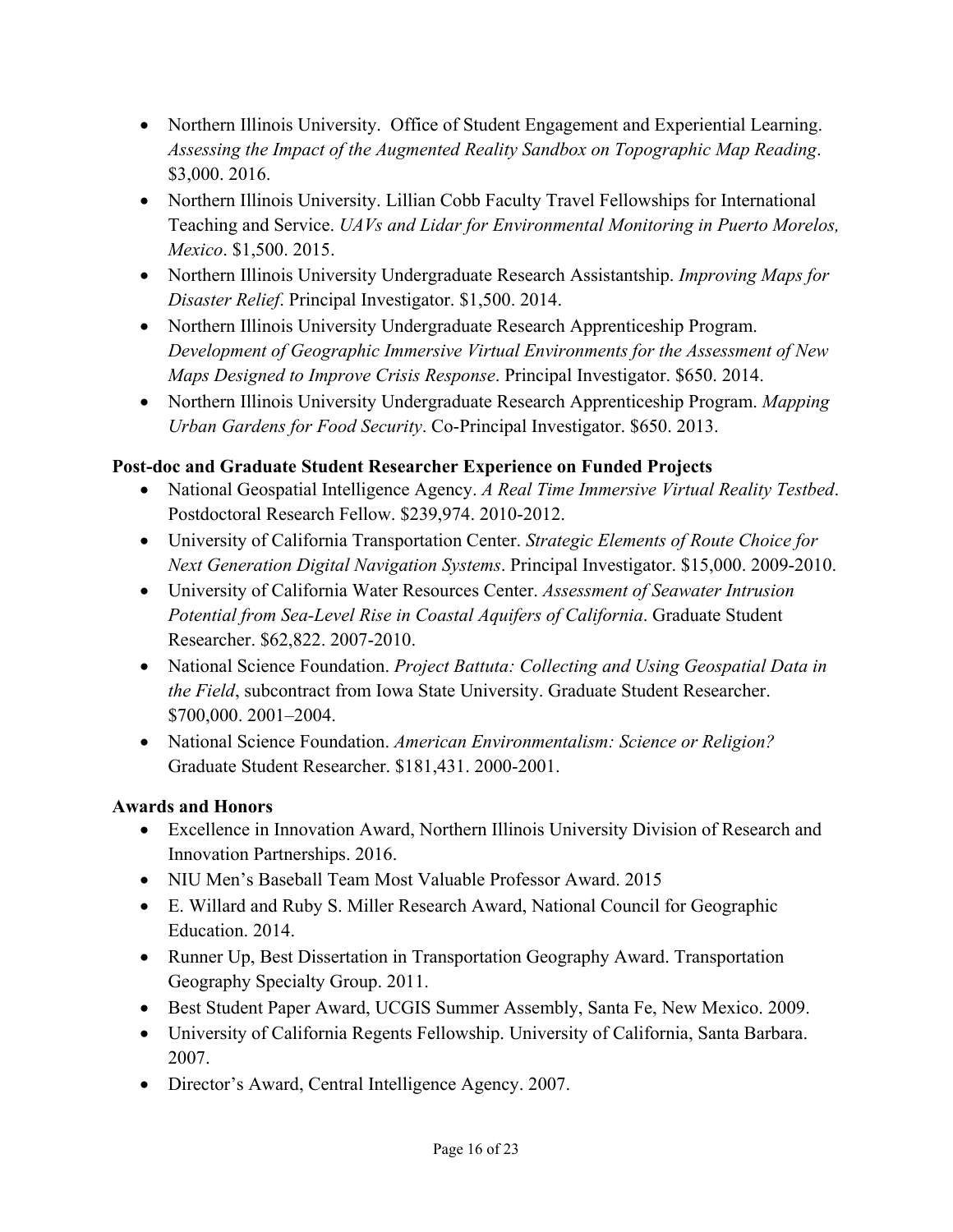# **PROFESSIONALLY ORIENTED SERVICE ACTIVITIES**

#### **Professional Service / Offices Held**

- Organization and Planning Committee, AutoCarto 2022.
- President, President-Elect, Vice President, Board of Directors (2017-). Cartography and Geographic Information Society.
- Editorial Board, Remote Sensing (2019-)
- Cartographic Editorial Board, Journal of Maps (2014-).
- Regional Conference Planning Committee Member (2018). Illinois GIS Association.
- Education Committee Member (2017-18). Illinois GIS Association.
- Past Chair (2015-2016). Cartography Specialty Group, Association of American Geographers.
- Chair (2013-2015). Cartography Specialty Group, Association of American Geographers.
- Vice-Chair (2013). Cartography Specialty Group, Association of American Geographers.

#### **Memberships**

- United States Geospatial Intelligence Foundation (2017-)
- Cartography and Geographic Information Society (2016-)
- FAA Certified Part 107 Remote Pilot (2016-)
- Illinois GIS Association (ILGISA) (2014-)
- Association of American Geographers (2008-). Specialty Groups: Environmental Perception and Behavioral Geography, Cartography, Geographic Information Science and Systems, Remote Sensing, Spatial Analysis and Modeling, Transportation Geography.
- International Cartographic Association Commission on Cognitive Visualization (2012-).
- American Society for Photogrammetry and Remote Sensing (2013-).
- Illinois Geographical Society (2013-).
- Spatial Intelligence and Learning Center (2013-).
- National Council for Geographic Education (2014-).

#### **UNIVERSITY ORIENTED SERVICE ACTIVITIES**

#### **Departmental Service (Virginia Tech)**

- Geospatial Hire Search Committee Chair (2021-2022)
- Faculty Development (2021-)
- Geography Degree Committee, Chair (2020-2021).
- Equipment and Facilities (2019-2021).
- Communications Committee (2018-2021).
- Faculty Search Committee (2018-2019).
- Graduate Committee (2018-2019).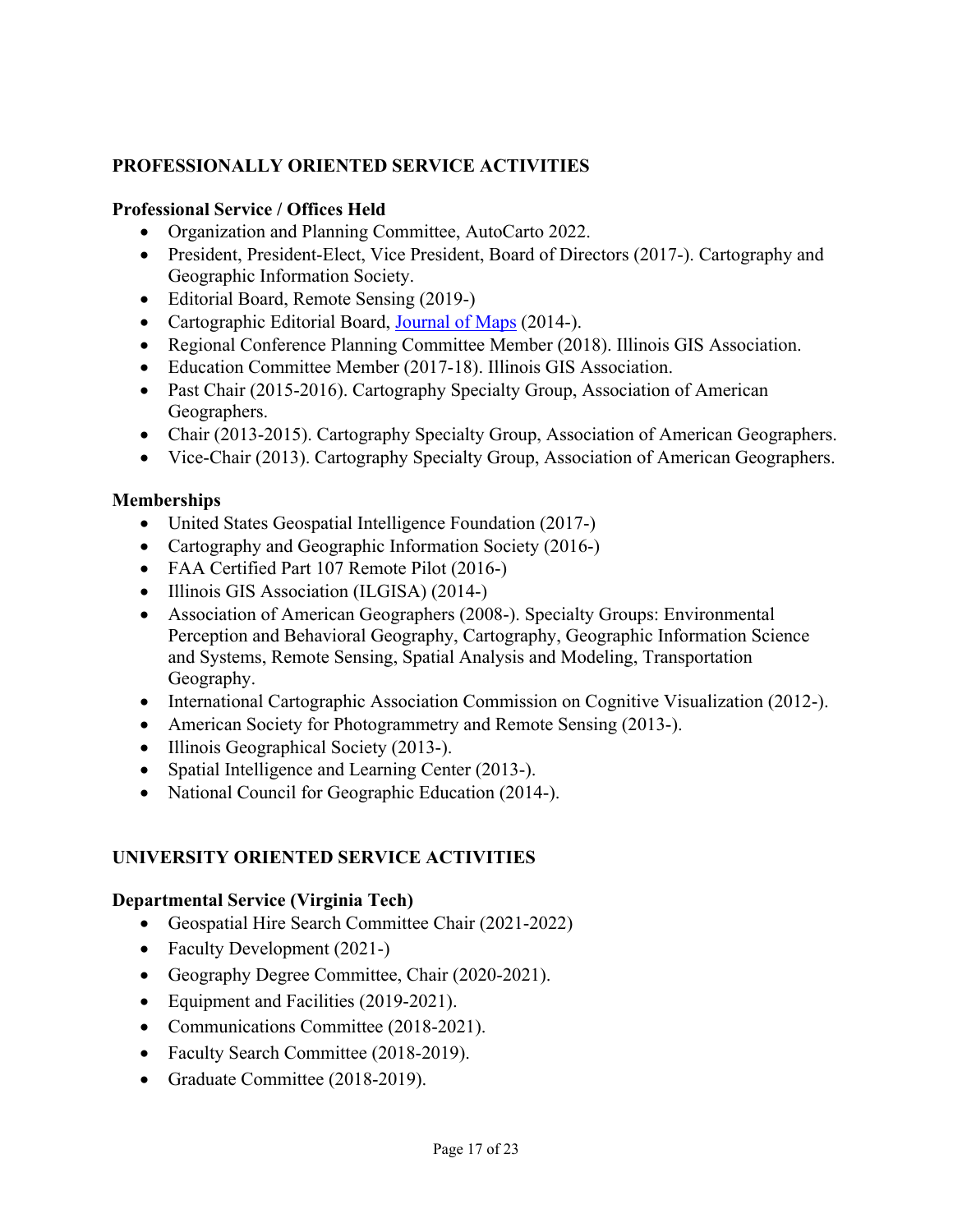## **College Service (Virginia Tech)**

- Alumni Weekend
- Alumni Mapping
- DC Workshop on Environmental Security

# **University Service**

- Faculty Senate, CNRE / Geography Representative, 2021-present.
- Computing Facilities Advisory Committee Chair, 2016-2018.
- NIU Fencing Club, Faculty Advisor, 2014-2018.
- Computing Facilities Advisory Committee. 2013-2018.
- Huskie Hack. Main Committee, Community Outreach Committee, Coding Sub-Committee. 2015.
- Acceptable Use Subcommittee for CFAC. 2014-2015.
- Committee to form a Peace and Conflict Studies Certificate. 2015.
- CLAS. IT Director Search Committee. 2014.
- Undergraduate Research and Artistry Day Judge. 2014.

# **Departmental Service (NIU)**

- GEOG Undergraduate Research Day. 2018. Chair.
- Undergraduate Advisor. 2016-2018.
- GIS Certificate Coordinator. 2016-2018.
- Advisor of Geography Club. 2012-2018.
- Media Relations Committee. 2016-2018.
- Web Development Committee. 2016-2018. Chair.
- Executive Committee (Alternate). 2016-2017.
- Colloquium Coordinator, 2015-16.
- Executive Committee, 2015-16.
- Curriculum Committee, 2014-16.
- Admissions Committee. 2013-15.
- STEMfest Committee, Display Design, Volunteer. 2012-.
- Equipment Committee. 2012-2013.

## **TEACHING**

## **Current Direction of Dissertations, Theses, or Equivalent**

- Mohammed Albarrak. Committee member for PhD at Virginia Tech, Urban and Environmental Design. The impact of implementing smart growth policies and strategies as an approach to control urban sprawl in Riyadh, Saudi Arabia.
- **Shashank Karki. Advisor for MS at Virginia Tech, Geography. Structure from Motion and UAVs.**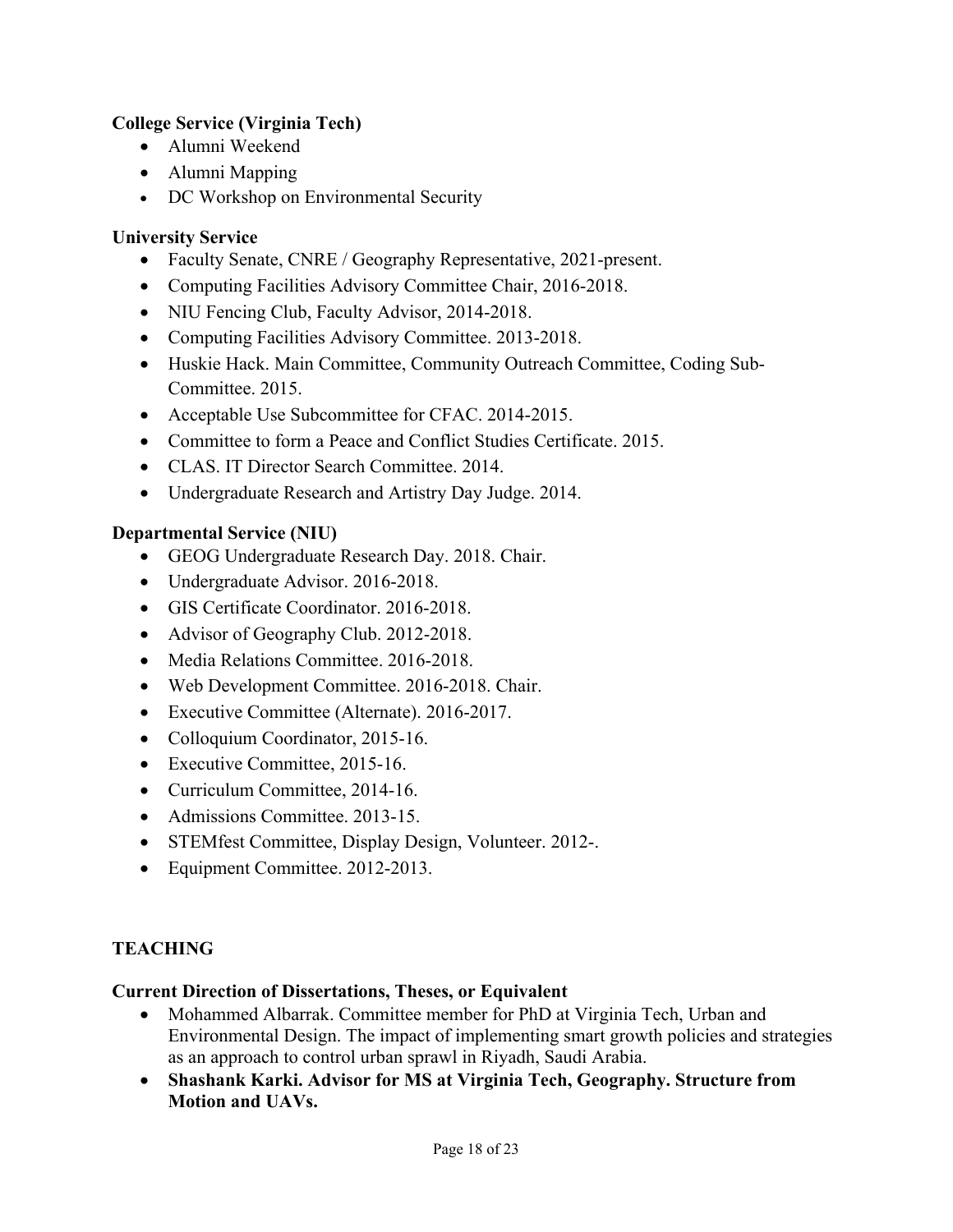- Ami Schulte. Committee member for MS at Virginia Tech, Geography. Monitoring Glacial Retreat and Revegetation with Terrestrial Photogrammetry.
- Charles Sterling. Committee member for PhD at Virginia Tech. Linking demographics and community drinking water access in the American South.
- **Gunjan Barua. Advisor for MS at Virginia Tech. Understanding perception of different urban thermal model visualizations. Sigma Xi Research Award Winner 2022.**
- Fletcher Meadema. Committee member for PhD at Virginia Tech. Using Lidar for Hiking Trail Design and Management.
- Johanna Arredondo. Committee member for PhD at Virginia Tech. Using Lidar for Hiking Trail Design and Management.

## **Completed Direction of Dissertations, Theses, or Equivalent**

- **Colleen Lewis. Advisor for MS at Virginia Tech. Least Cost Path Modeling Between Inka and Amazon Civilizations.**
- Shakira Stackhouse. Committee member for MS at Virginia Tech. Evaluating the Skillfulness of the Hurricane Analysis and Forecasting System (HAFS) and the Basin-Scale Hurricane Weather Research and Forecasting (HWRF-B) Model Forecasts for Tropical Cyclone Precipitation using an Object-Based Methodology.
- Maxwell Dillon. Master of Arts in Urban and Regional Planning at Virginia Tech. Linking GIS, youth environmental literacy, and city government functions to define and catalyze community heat resilience planning in Roanoke, VA. Committee Member. 2022.
- **Sam Carani. Virginia Tech. Advisor MS degree awarded 2021.** Sam was a 2020 USGIF Scholarship Award Winner and a 2021 Esri Innovation Program winner.
- **Jack Gonzales. Virginia Tech. Advisor. MS degree awarded 2021.**
- **Jim Young, Virginia Tech. Advisor. MS degree awarded 2021.**
- Xuezhi Cang. NIU. Committee Member. PhD degree awarded 2021.
- Peter Forister. Virginia Tech. Committee Member. MS degree awarded 2021.
- Charles Aquilina. Committee Member. MS degree awarded 2020.
- **Hudson Chase. Advisor. MS degree awarded 2020.**
- Eric West, Committee Member. MS degree awarded 2020.
- Molly McKnight, Committee Member. MS degree awarded 2020.
- Ryley Harris, Committee Member. MS degree awarded 2020.
- Yanshen Sun, Committee Member. MS degree awarded 2019.
- Sammy Mallow, Committee Member. MS degree awarded 2019.
- Shallu Prasher, Committee Member. MS degree awarded 2019.
- **Earle Isibue, Advisor. MS degree awarded 2019.**
- Anil Shrestha, Committee Member. PhD degree awarded 2018.
- Hannah Eboh, Committee Member. MS degree awarded 2018.
- Justin Moore, Committee Member. MS degree awarded 2018.
- Alex Haberlie, Committee Member. PhD degree awarded 2018.
- Kory Allred, Committee Member. PhD degree awarded 2017.
- Jessica Ritsche. Committee Member, MS degree awarded 2016.
- Kelli Hamilton. Committee Member. PhD degree awarded 2016.
- Stephen Strader, Committee Member. PhD degree awarded 2016.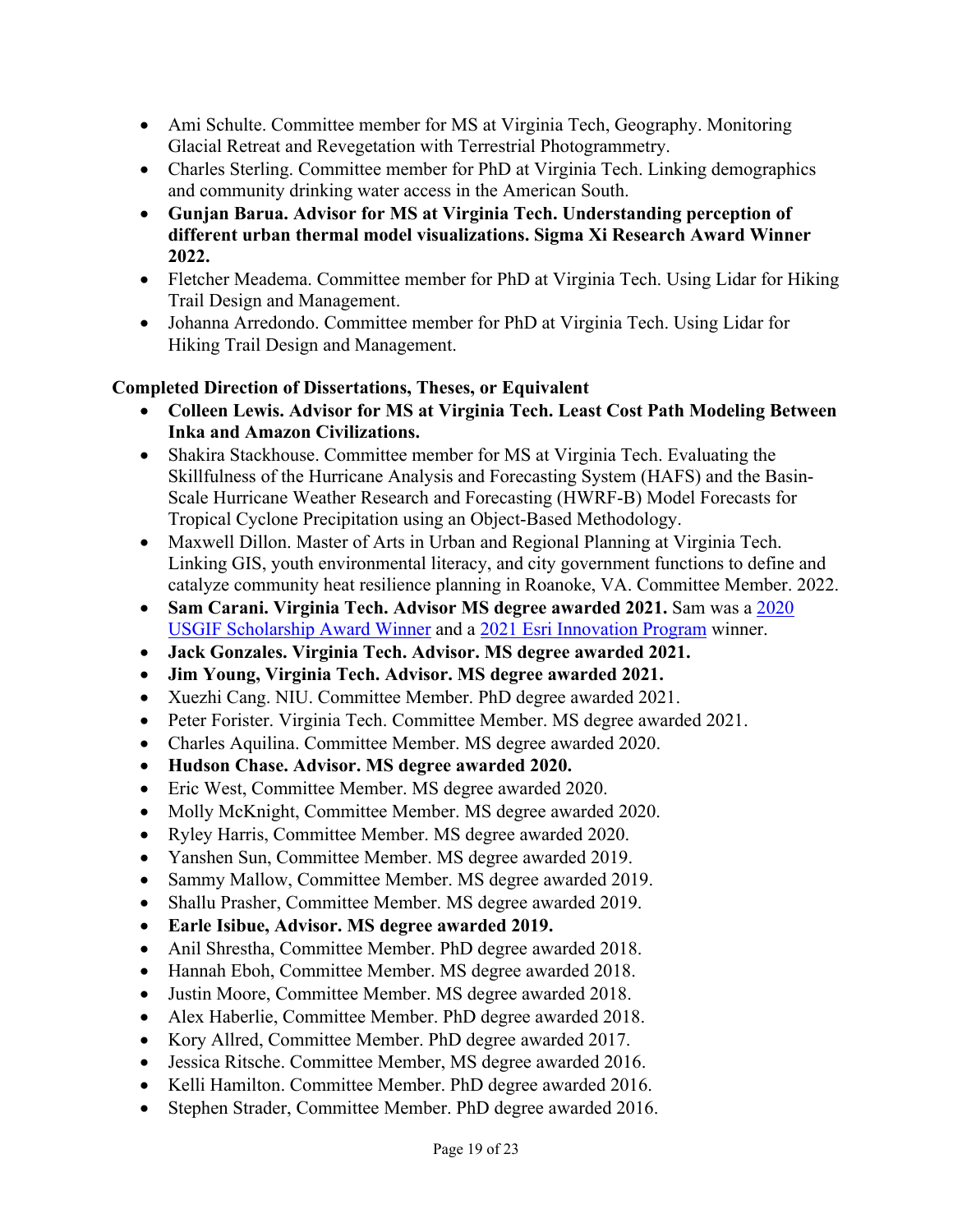- o Winner, AAG Garrison Award for Best Dissertation in Computational Geography.
- Ashley Irizarry, Committee Member. MS degree awarded 2016.
- Kyle Whalley, Committee Member. MS degree awarded 2016.
- **Dustin Bergman, Advisor, MS degree awarded 2016.**
- Andres Florez, Committee Member. MS degree awarded 2015.
- Walter Furness, Committee Member. MS degree awarded 2015.
- **Alex Haberlie, Co-Advisor. MS degree awarded 2014.** 
	- o Winner, NIU Outstanding Thesis Award.

# **Undergraduate Research Direction (2021-)**

- Laura Bordelon (2022-)
- Cole Jackson (2022-)
- Lindsay Dressel (2022-)
- Cameron Neal (2021-)
- Andrea Granger (2021-)
- Kooper Howerter (2021-)
- Chandler Carruthers (2021-)
- Addison Flack (2021)
- Howerter Kooper (2021)
- Grace Fernandez (2021)
- Maya Atkins (2020-2021)

# **Courses**

- **Fall 2019** 
	- o Thesis Credits (12: 9/2/1)
- **Spring 2019** 
	- o GEOG 4314/5314 Analysis in GIS
- **Fall 2018** 
	- o GEOG 4984/5984 Geovisualization
- **Spring 2018** 
	- o GEOG 202 World Regional Geography
	- o GEOG 459/559 Geographic Information Systems
- **Fall 2017** 
	- o GEOG 459/559 Geographic Information Systems
	- o GEOG 493/593 Computer Programming for the Geospatial and Atmospheric Sciences
	- o GEOG 391 Internship (Marissa Nowakowski and Samuel Millard)
- **Summer 2017** 
	- o GEOG 391 Internship (Danielle Taylor)
- **Spring 2017** 
	- o GEOG 202 World Regional Geography
	- o GEOG 459/559 Geographic Information Systems
	- o GEOG 602 Internship (Kory Allred)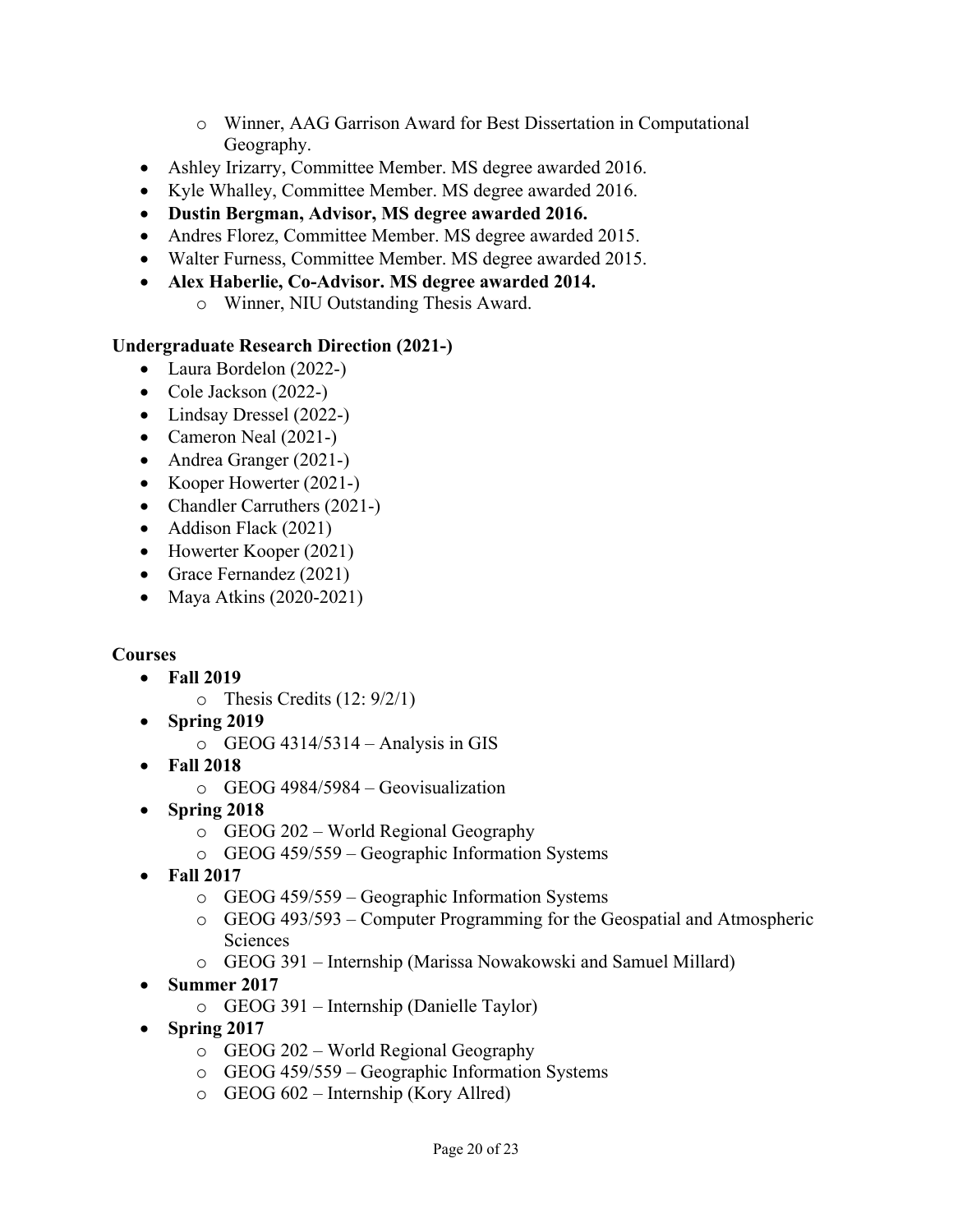- o GEOG 602 Internship (Kai Funahashi)
- **Fall 2016** 
	- o GEOG 459/559 Geographic Information Systems
	- o GEOG 493/593 Computer Methods and Modeling
	- o GEOG 771 Independent Study (Alex Haberlie, Hannah Eboh)
	- o Research Rookie: Earle Isibue
- **Summer 2016** 
	- o GEOG 771 Independent Study (Margaret Buehler)
- **Spring 2016** 
	- o GEOG 202 World Regional Geography
	- o GEOG 459/559 Geographic Information Systems
	- o GEOG 600 Colloquium Coordinator
	- o GEOG 771 Independent Study (Shane Eagan)
	- o Research Rookie: Earle Isibue
	- o Office of Student Engagement and Experiential Learning: Rob Kondratowicz
- **Fall 2015** 
	- o GEOG 202 World Regional Geography
	- o GEOG 493/593 Computer Methods and Modeling
	- o GEOG 600 Colloquium Coordinator
	- o GEOG 391 Internship (Miguel Morales)
	- o Research Rookie: Earle Isibue
- **Summer 2015** 
	- o City Project Steve Charlton
- **Spring 2015** 
	- o GEOG 459/559 Geographic Information Systems
	- o GEOG 202 World Regional Geography
	- o GEOG 758 Directed Readings (Stephen Strader)
	- o GEOG 491 Honor Capstone Project (Edward Whalen)
	- o GEOG 602 Internship (Steven Spradling**)**
	- o Undergraduate Research Assistant Program (Steve Wargaski)
	- o City of DeKalb Project (Miguel Morales & Steve Wargaski)
- **Fall 2014** 
	- o GEOG 493/593 Computer Methods and Modeling
	- o GEOG 202 World Regional Geography
	- o GEOG 602 Internship (Tim Hodson)
	- o Undergraduate Research Assistant (James Huske)
	- o City of DeKalb Project (Miguel Morales)
- **Summer 2014**
	- o Geography 202 World Regional Geography
	- o GEOG 771 Independent Study (Tim Hodson)
- **Spring 2014** 
	- o GEOG 458/558 Geovisualization
	- o GEOG 498K/790K Web Mapping
- **Fall 2013** 
	- o GEOG 202 World Regional Geography
	- o GEOG 493/593 Computer Methods and Modeling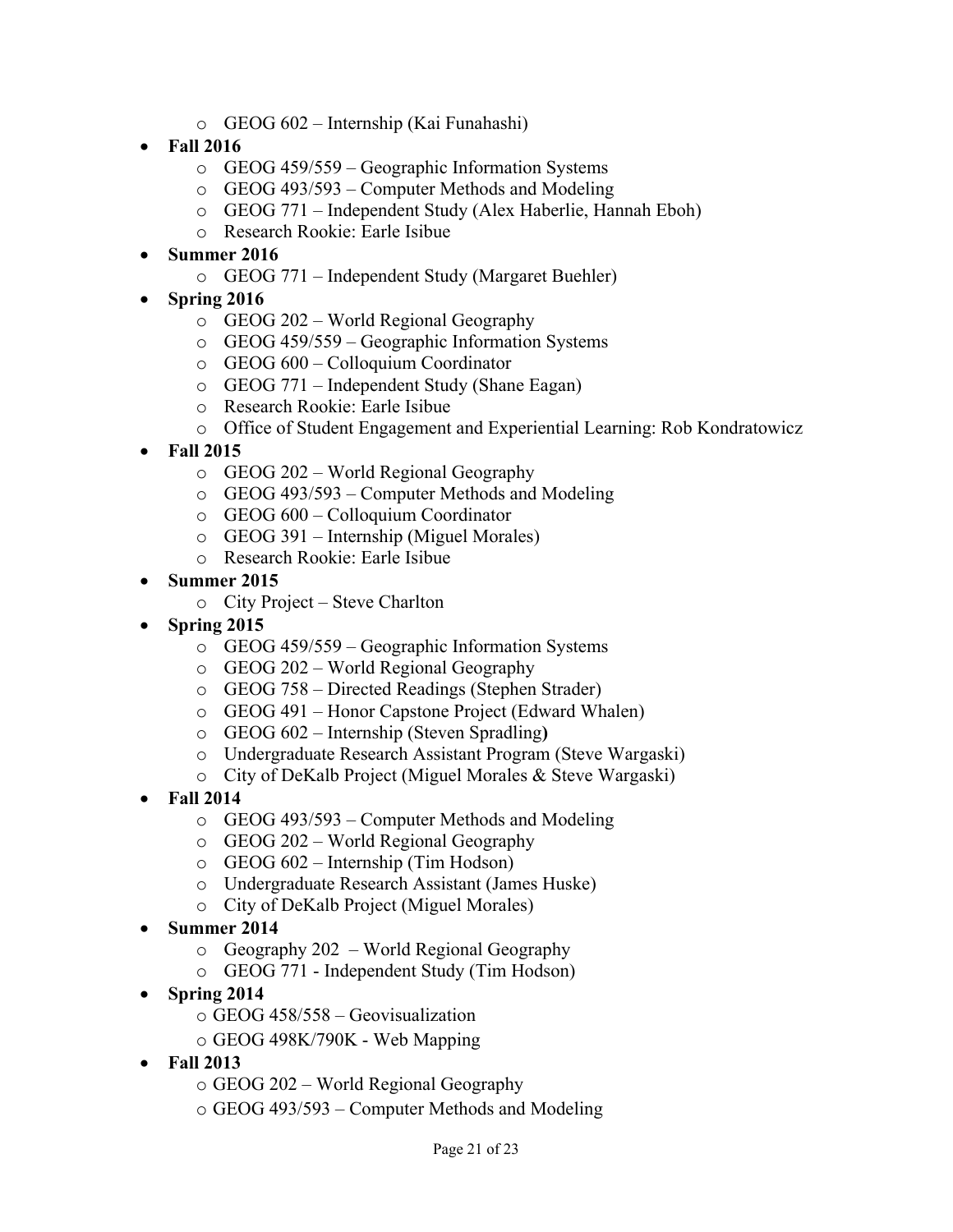- o Undergraduate Research Apprenticeship Program (Donald Fiore)
- **Spring 2013** 
	- o GEOG 202 World Regional Geography.
	- o GEOG 498J/790J Web Mapping.
	- o GEOG 771 Independent Study (Alex Haberlie)
- **Fall 2012** 
	- o GEOG 202 World Regional Geography.
	- o GEOG 498K/790K Introduction to Programming in Geography.

# **PROFESSIONAL DEVELOPMENT**

## **Research**

- ESRI Federal GIS Conference, January 29-30, 2019.
- Lucy Deckard, Grant Writing Seminar, Academic Research Funding Strategies, 2017.
- Part 107 Certified Remote Pilot, 2016; recertified 2018.
- Python Programming Workshop, Illinois GIS Association, 2016.
- NIU Principal Investigator Academy, 2013-2014.
- Participated in Developing and Writing Competitive Research Proposals Workshop  $\omega$ NIU, November 1, 2013.
- Current Trends in Quantitative Methods in the Social Sciences. July 10-11, 2013.
- Leverage the Power of 3D GEOINT. TerraGo. May 7, 2013
- Promotion & Tenure Workshop. Office of the CLAS Dean. April 18, 2013.
- Learn Computer Vision with MATLAB. Mathworks Webinar. October 21, 2012
- Parallel Computing with MATLAB on Multicore Desktops and GPUs. Mathworks Webinar. June 9, 2012
- New Faculty Forum & College of Liberal Arts & Sciences Orientation. Faculty Development and Instructional Design Center & CLAS, NIU. August 23, 2012.

## **Teaching**

- McGraw-Hill Geoscience Workshop. February 21, 2014.
- Fall 2013 Teaching Effectiveness Institute Meta-Learning: Building Self-Directed Learners. August 16, 2013.
- Fall 2013 Teaching Effectiveness Institute Using Formative Feedback to Drive Student Learning. August 16, 2013.
- Preview of New Features Coming to Blackboard, Faculty Development and Instructional Design Center. April 24, 2013.
- Promotion & Tenure Workshop. Office of the CLAS Dean. April 18, 2013.
- Simple PowerPoint Tricks to Improve Learning, Faculty Development and Instructional Design Center. February 25, 2013.